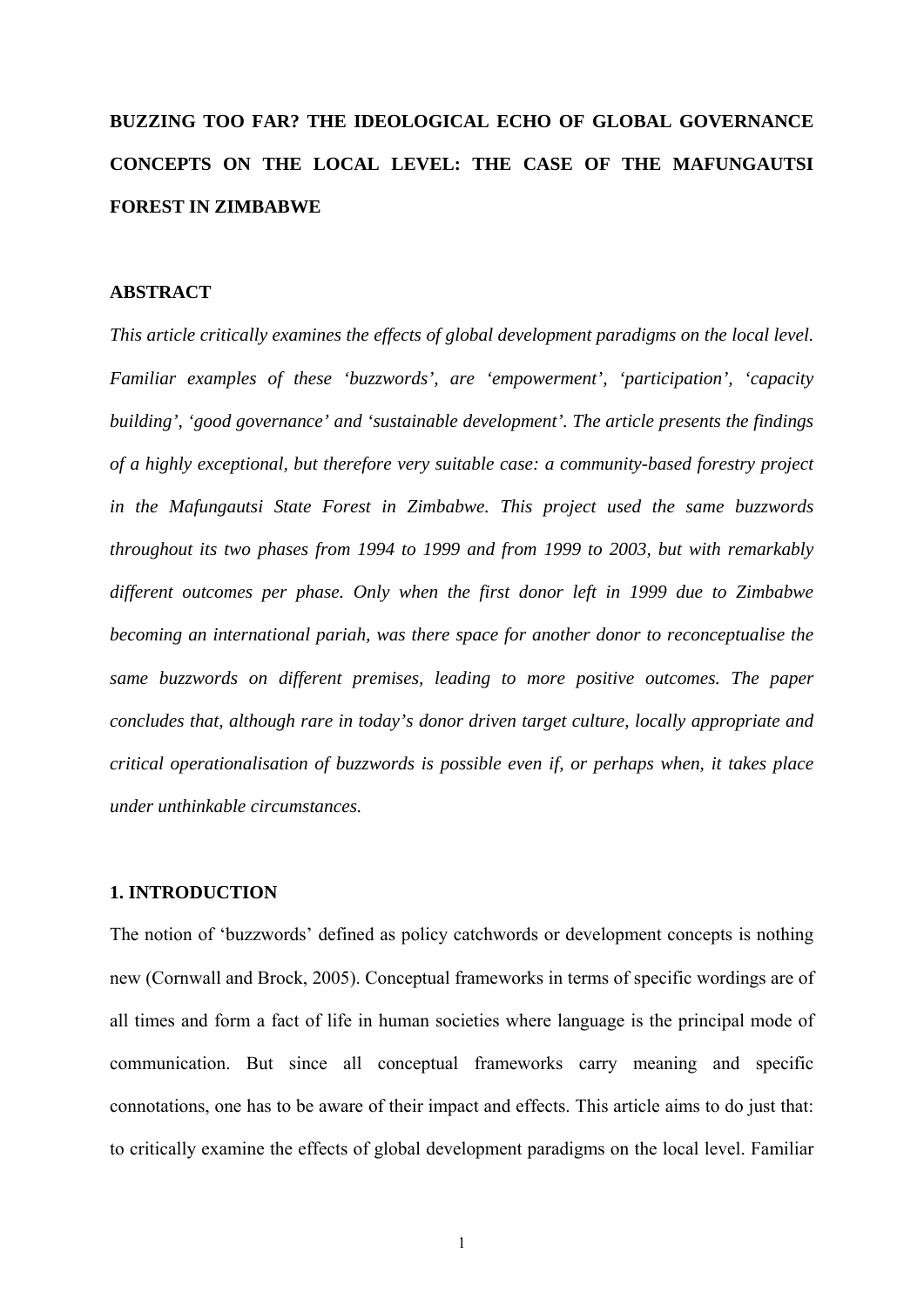examples of these 'buzzwords', are 'empowerment', 'participation', 'capacity building', 'good governance' and 'sustainable development'. From the literature, it is clear that policy concepts devised and operationalised in one part of the globe influence processes, institutions and developments in other parts of the world (Peet and Watts, 1993; Reinicke, 1998), with often the developed countries at the originating and developing countries at the receiving end. What is not clear, however, is how far this influence goes and how the effects of specific global conceptual frameworks on local processes and institutions can be characterised, even though they are often regarded as negative (Reinicke, 1998). Yet, despite being aware of possible negative impacts of buzzwords, Hicky and Mohan, in their study of participation, warn not to throw away the baby with the bathwater and so 'losing those elements of participation that retain the potential to catalyse and underpin genuine processes of transformation' (Hicky and Mohan, 2005: 257). They recommend that 'the conditions within which participation can be transformative, and the forms of politics that underpin such an approach, need to be closely delineated and analyzed' (Idem: 257). This then asks of us to not only examine how discourse influences behaviour, but also to analyse the complex interactions between discourse, institutions, leadership, and other sources of change. This is what we intend to do in this article by using the relationship between global development concepts and Community-Based Forest Management (CBFM) in Southern Africa.

The research reported here is based on a case study approach of a CBFM project in the Mafungautsi State Forest in Zimbabwe. In 1994, a joint management pilot project was set up by the Zimbabwe Forestry Commission, with assistance from a donor, the Canadian International Development Agency (CIDA), in order to generate lessons for the scaling up of such initiatives to other state forests in the country. Due to disappointing results and the overall decreasing donor interest as Zimbabwe became an international pariah, this project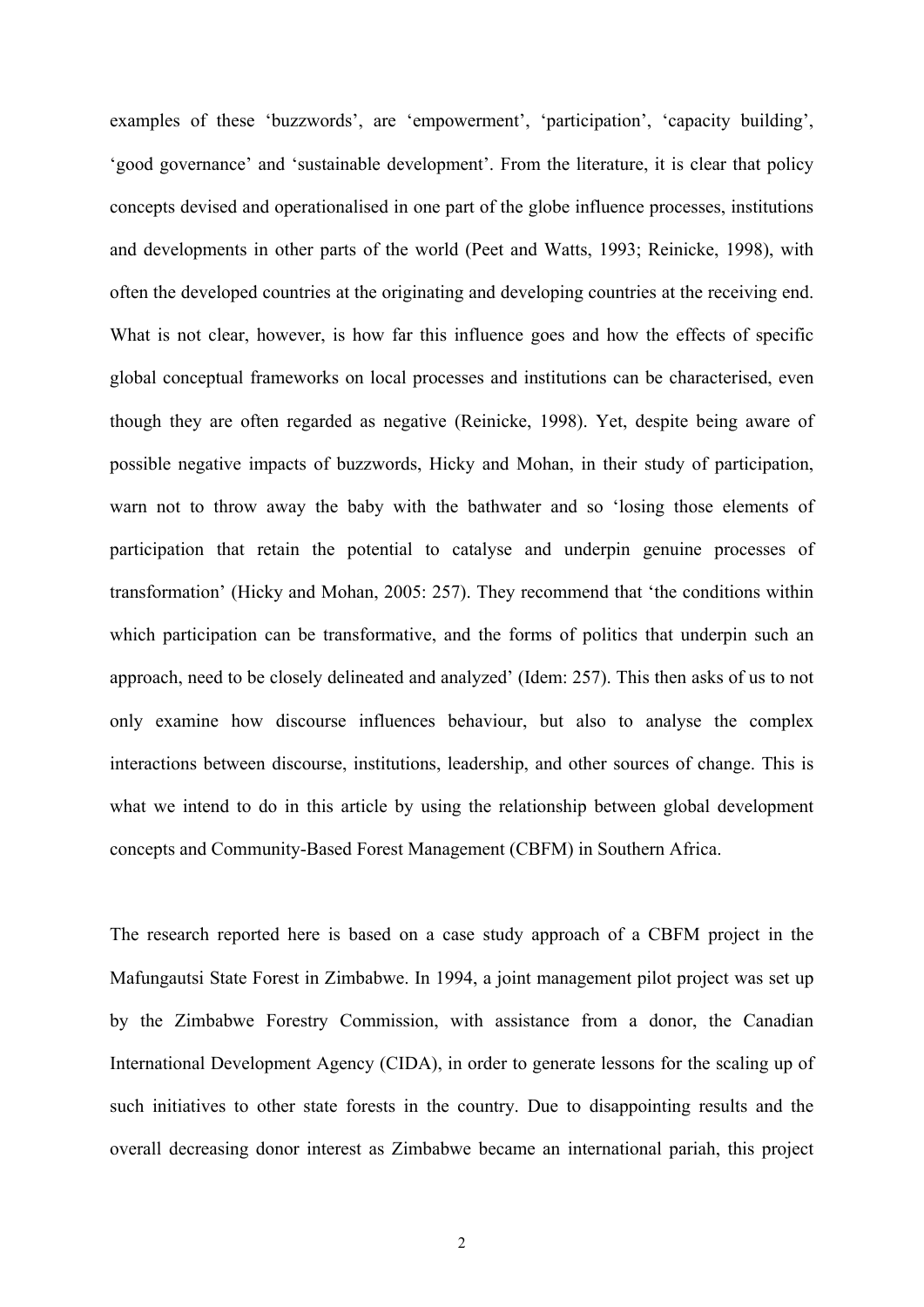was prematurely terminated in 1999. It was soon thereafter resuscitated by a team of researchers from the Centre for International Forestry Research's (CIFOR) Adaptive Collaborative Management project (ACM), based in Zimbabwe. The ACM team used a different approach to forestry co-management, centred on enhancing social learning and collaboration among stakeholders. This provided space for stakeholders at the start of the project to come to grips with problems – and possible solutions - on their own terms. These two opposing outsets of the two phases of the project allows for an interesting comparison as it makes a division between what can be seen as more 'globalised' and more 'localised' conceptualisations of what are the problems at hand in Mafungautsi and what solutions can be developed to address them.

The article starts with a critical discussion of global governance buzzwords. Next, we provide some contextual background information on the development of forest policy in Zimbabwe and our case study area. This leads us to a description of the two phases of the Mafungautsi project, after which these are compared according to the buzzwords ownership, good governance, capacity building, participation and sustainable development. The article concludes by answering the question whether neoliberal global governance concepts are 'buzzing too far' into local level CBFM practices in Zimbabwe and outlines implications for development theory more general.

# **2. GLOBAL GOVERNANCE BUZZWORDS**

When we talk about 'global governance buzzwords', three concepts, and their interrelations, need to be discussed: 'global', 'governance', and 'buzzwords'. We can be brief about the concept 'global'. Since it is an adjective giving the connotation of 'encompassing the whole world' to a noun, we can just accept it as such. Of course, one can say that the adjective

3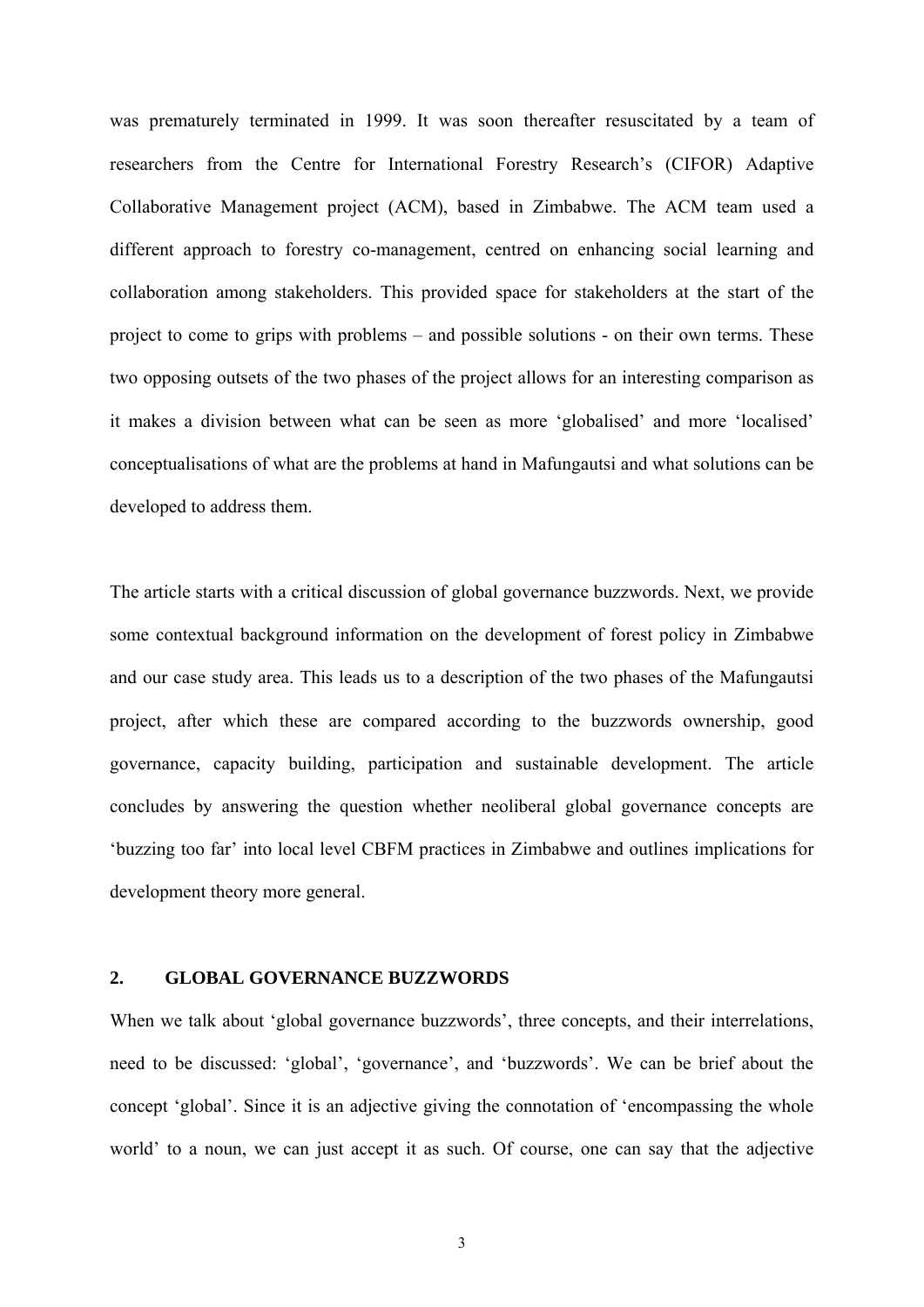'global' does not actually say how far the connotation goes, but the purpose of this article is to delve into this very question. With the next concept of (global) governance we find ourselves in more complex theoretical waters. Governance has been defined in so many ways that searching for an all-encompassing definition would be futile. Rather we outline what we think are important theoretical connotations to the concept, which are useful for the purpose of this article. We commence with the difference between government and governance.

According to Rosenau (2001: 1), both government and governance 'consist of rule systems, of steering mechanisms through which authority is exercised in order to enable the governed to preserve their coherence and move towards desired goals'. However, governance is a much broader concept than government, and distinguishes itself by its emphasis on 'any collectivity – private or public – that employs *informal as well as formal* steering mechanisms to make demands, frame goals, issue directives, pursue policies and generate compliance' (idem: 1, *emphasis added*). Government thus focuses more on *formal* systems of rule or steering mechanisms, usually at either local, regional, national or international levels. From the literature, it is evident that as a result of forces of globalisation a shift can be discerned from formal state-centred government to more informal governance, encompassing a wide range of actors, with differing levels of power in constantly changing alliances (Rosenau, 1997, 2001).

The fact that more and more actors are involved in constructing, influencing and implementing (environmental) policy renders power in the policy-process exceedingly diffuse and no longer a primacy of the state or bound to a specific locale (Biermann and Dingwerth, 2004). Increasingly, this has lead to the situation that 'the activities of external intervening agents can deeply influence the relationship of local communities with the natural resources' (Dietz, 1996: 44). Global actors more and more entitle themselves the right to intervene in and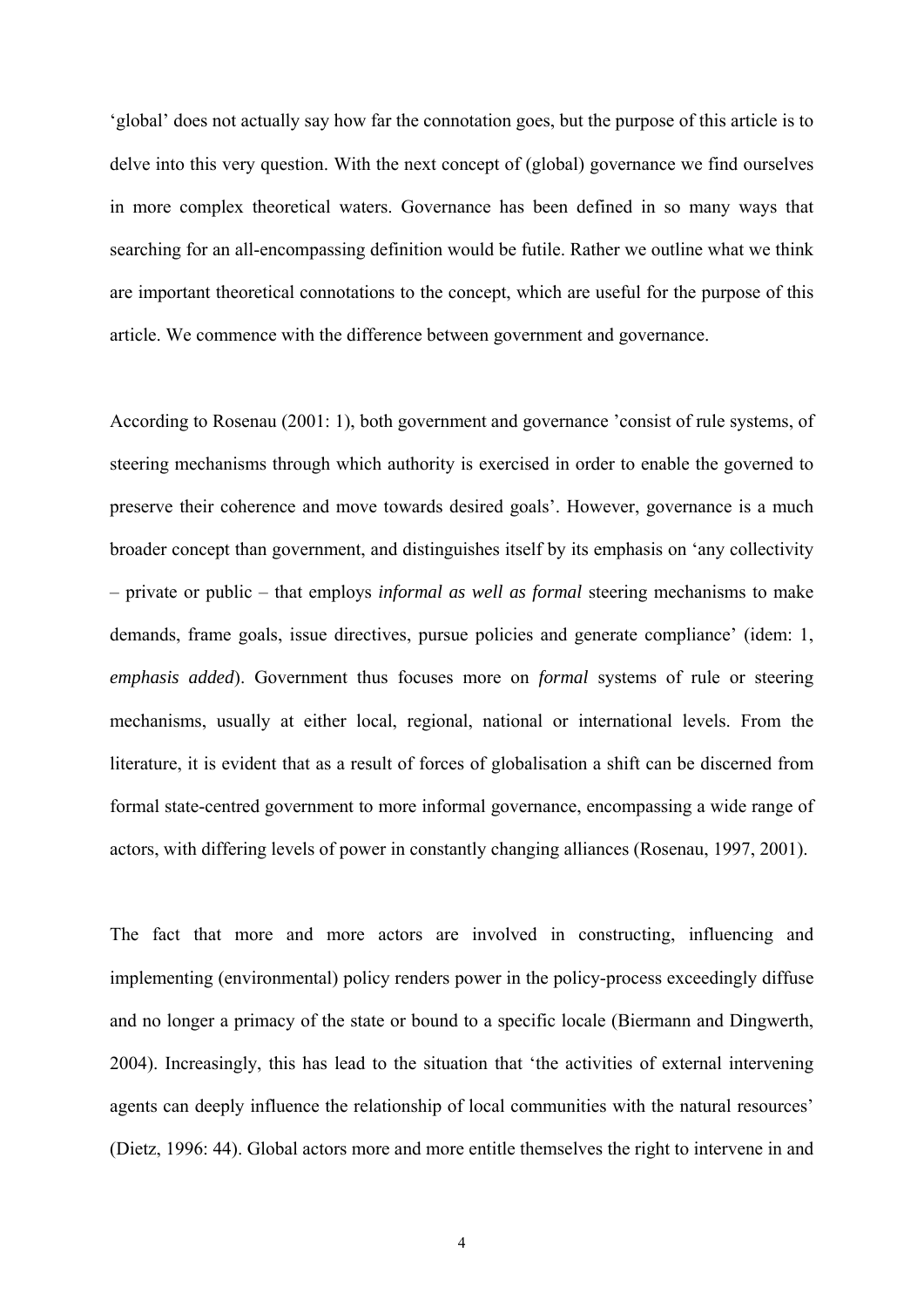influence events at the local level, wherever this 'local' may be. In Southern Africa, this can be seen happening through the buying up of park lands by wealthy Western wildlife patrons, who then govern these parks on the basis of preservationist or protectionist principles (Büscher and Dietz,  $2005$ )<sup>[1](#page-4-0)</sup>. Naturally, these are sensitive developments in a region beset by conflicts over land and resources, where a continuously expanding number of actors are already grappling with 'hot' governance issues, such as decentralisation of authority, changes in tenure and incentive structures and the link between conservation and development (Boyd, 2001).

Another feature of modern (global) governance is that structures are opaque and simultaneously consist of fragmentative and integrative forces (Rosenau, 1997). With so many different actors on the scene, all with their own different agendas, backgrounds, visions and capabilities, contradictions are bound to be plentiful and one-dimensional frameworks hard to pursue. Still, this is not to say that structures do not exist at all. They are just not very tangible, often inconsistent and undoubtedly very complex. One identifiable form of structure lies in the construction of discursive configurations, together forming macro-ideological frameworks. Here is where we are getting to our last of the three concepts to be discussed: the global governance buzzwords.

Unlike governance, the term 'buzzword' has not been defined often. Here we describe it as a language unit that is produced, reproduced and transformed in a particular set of practices, which is widely used and accepted in many different contexts and through which meaning is transferred<sup>[2](#page-4-1)</sup>. Global governance buzzwords thus denote language units with strong ideological

-

<span id="page-4-0"></span><sup>&</sup>lt;sup>1</sup> Preservationism or protectionism are generally regarded as the strictest forms of conservation whereby use of natural resources is not allowed and humans should refrain as much as possible from intervening is natural processes and landscapes.

<span id="page-4-1"></span><sup>&</sup>lt;sup>2</sup> Adapted from Hajer's definition of policy discourse (Hajer, 1997: 44).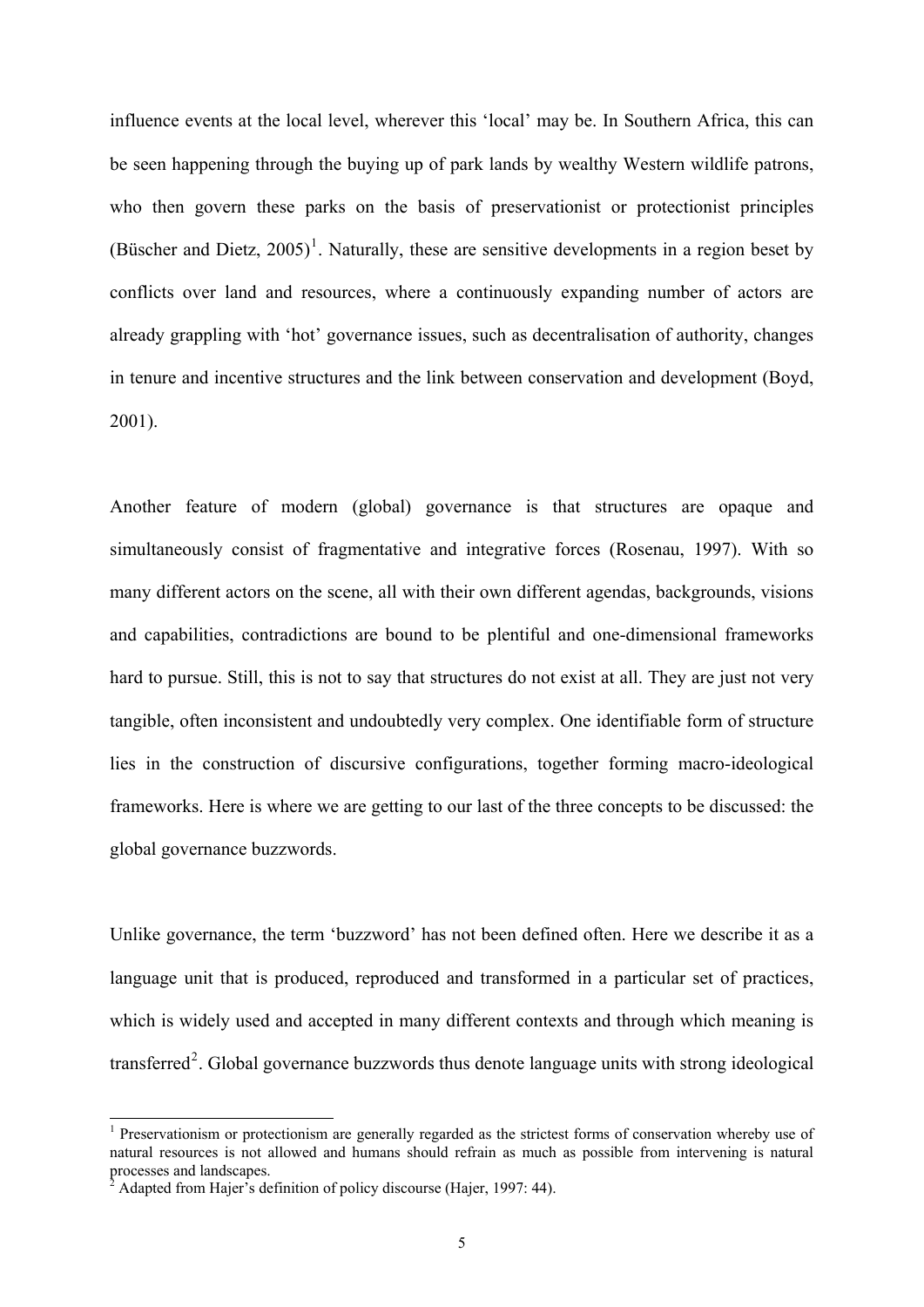and interpretative connotations, which are produced, reproduced and transformed in a particular set of practices and used and accepted in many different global rule systems and steering mechanism contexts. Together, these buzzwords make up a substantive part of the socalled global governance agenda that guides the formal development parameters insisted on by the majority of donors and international development agencies. We have already mentioned a few, but a more extensive, albeit not exhaustive list could include: sustainable development, empowerment, participation, capacity or institution building, (strengthening of) civil society, public-private partnerships and good governance. It is important to note here that buzzwords differ from discourses. While discourses are ensembles of particular words or phrases denoting a specific ideological meaning, buzzwords are individual language units that can be used without necessary reference to other words or phrases comprising a discourse. As such they might seem more disconnected of meaning, but we argue that this is not the case. All the above mentioned buzzwords stand, like discourses (Arts and van Tatehove, 2002), for 'interpretative schemes' by which meaning is portrayed.

It is fairly safe to state that the ideological interpretation and operationalisation of global governance concepts is predominantly derived from Western countries. After all, this is where 94 percent of all indexed scientific knowledge originates and where capacity to promote this knowledge is available (Karlsson, 2002). This incredible domination of discursive power is also shown by the fact that buzzwords often do not even get translated anymore when introduced into a non-English language (Ergun and Cali, 2002). While this statement may seem trivial, the consequences may be quite far-reaching. Buzzwords, like discourses, operationalised in one place and context may not necessarily be suitable in any other place or context. From the literature, we have distilled three ways how this could work out: 1) the ideological operationalisation of the buzzword; 2) contradicting conceptions within the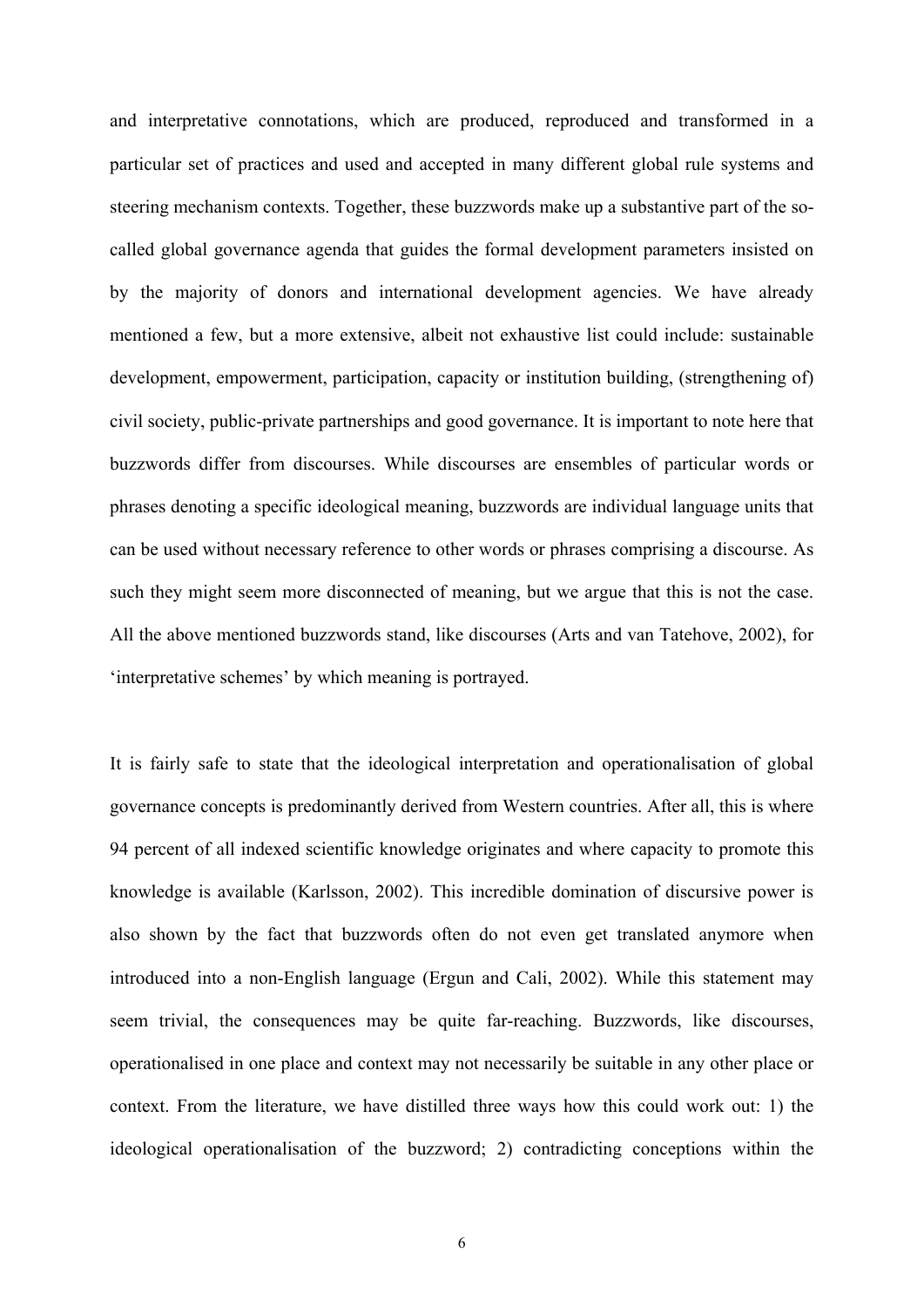buzzword and 3) loss of meaning through the usage of buzzwords for political legitimation.

The first, widely accepted, argument why one has to be careful using global governance buzzwords on a global scale is because the ideological operationalisation of the concept may not suit just any place or context, with its own specific culture, history and (political-) ideological settings. Many writers specifically refer to the neoliberal discourse, with its emphasis on economic and financial logic, privatisation and liberalisation, as the basis on which influential global players, such as the IMF, World Bank, the UN, the USA and the EU, devise and operationalise the global governance agenda (Peet and Watts, 1993; Adejumobi, 2000; Tsheola, 2002; Rosenau, 2003). Rosenau, for instance, states that 'sustainable development 'now (…) connotes (…) with the emphasis on sustaining economies rather than nature, a semantic shift that has enabled a vast array of diverse actors to crowd under the umbrella of sustainability and to press their goals in the context of what they regard as unquestionable sets of values' (2003: 16). Global governance buzzwords in this sense thus directly denote neoliberal values, which are portrayed as being unquestionable and universally applicable. That this assertion itself is very questionable or at least heavily contested can for example be demonstrated by the overwhelming critique on the former structural adjustment policies of the IMF and World Bank (Schatz, 1994).

The second argument why global governance buzzwords should be treated with care is that they are often contradictory in nature, or to other buzzwords. Weiss for example explains that the World Banks position on good governance is 'preoccupied with public sector management, the reduction of transactions costs and contract enforcement' and as such contrasts with governance approaches that support local participation and empowerment (2000: 804). Clearly, the latter two buzzwords are crucial within the theory and practice of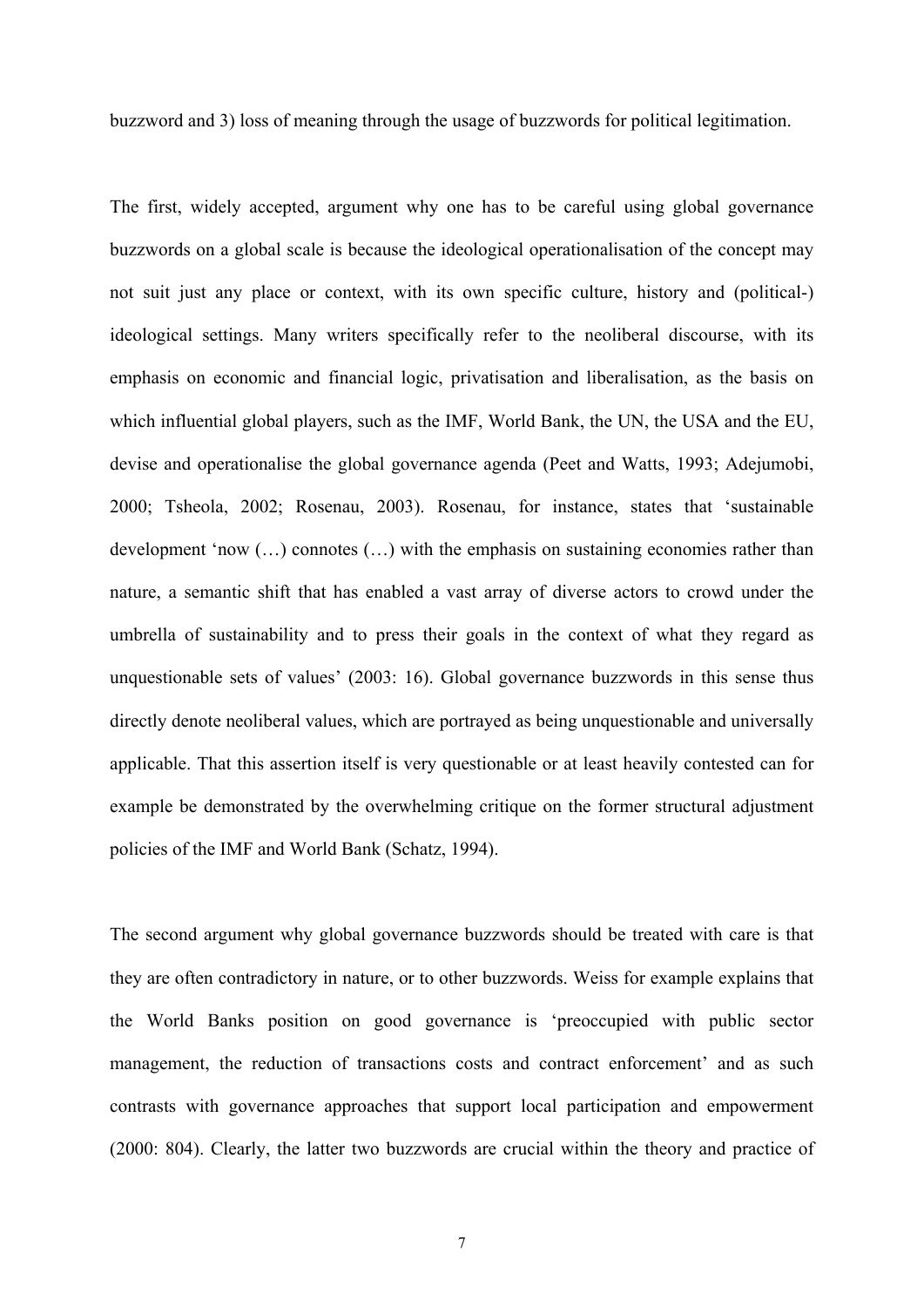CBFM. Jan Pronk, former Dutch minister for Development Cooperation, recently gave another example (Pronk, 2004). Building on his vast international experience, Pronk also argued that buzzwords like good governance are operationalised on the basis of western notions of development or progress, which contain contradictory elements that could be harmful or even outright negative for the development of the African continent. According to Pronk, good governance is latently used in a (neoliberal) context of stability. Development, however, implies change, leading to a different allocation of resources and capital, which by definition involves a restructuring of the status quo. In Africa in particular, changes in the status quo often involve conflict or even violence, and thus call for policies aimed at conflict *resolution*. In contrast, the static conception of good governance in a context of stability focuses more on conflict *control* and as such does neither contribute to the dynamic process of development nor to ownership over Africa's development by Africans themselves.

These two arguments feed into the last argument put forward here that buzzwords are often included into all sorts of management, policy or governance documents for the single purpose of political legitimation (Mosse, 2005). Many actors depending on donor support feel they have to speak the donor language and subsequently feel obliged to incorporate ownership, sustainable development, participation and other 'mobilising metaphors' (Idem) into their texts. While we have already argued that we should be cautious for reasons of predetermined or contradictory content, the usage of buzzwords might also be hazardous for the reason of lack of content altogether. Clearly, when using a (foreign) word to explain or describe an issue, one not only tags along ('foreign') meaning, but also looses the option of developing a concept or word that states what is actually meant or wanted in the domestic language (Ergun and Cali, 2002; Eriksen, 2005). Hence, loss of meaning occurs, while it is essential in local development that local actors can describe or explain development in such a way that is has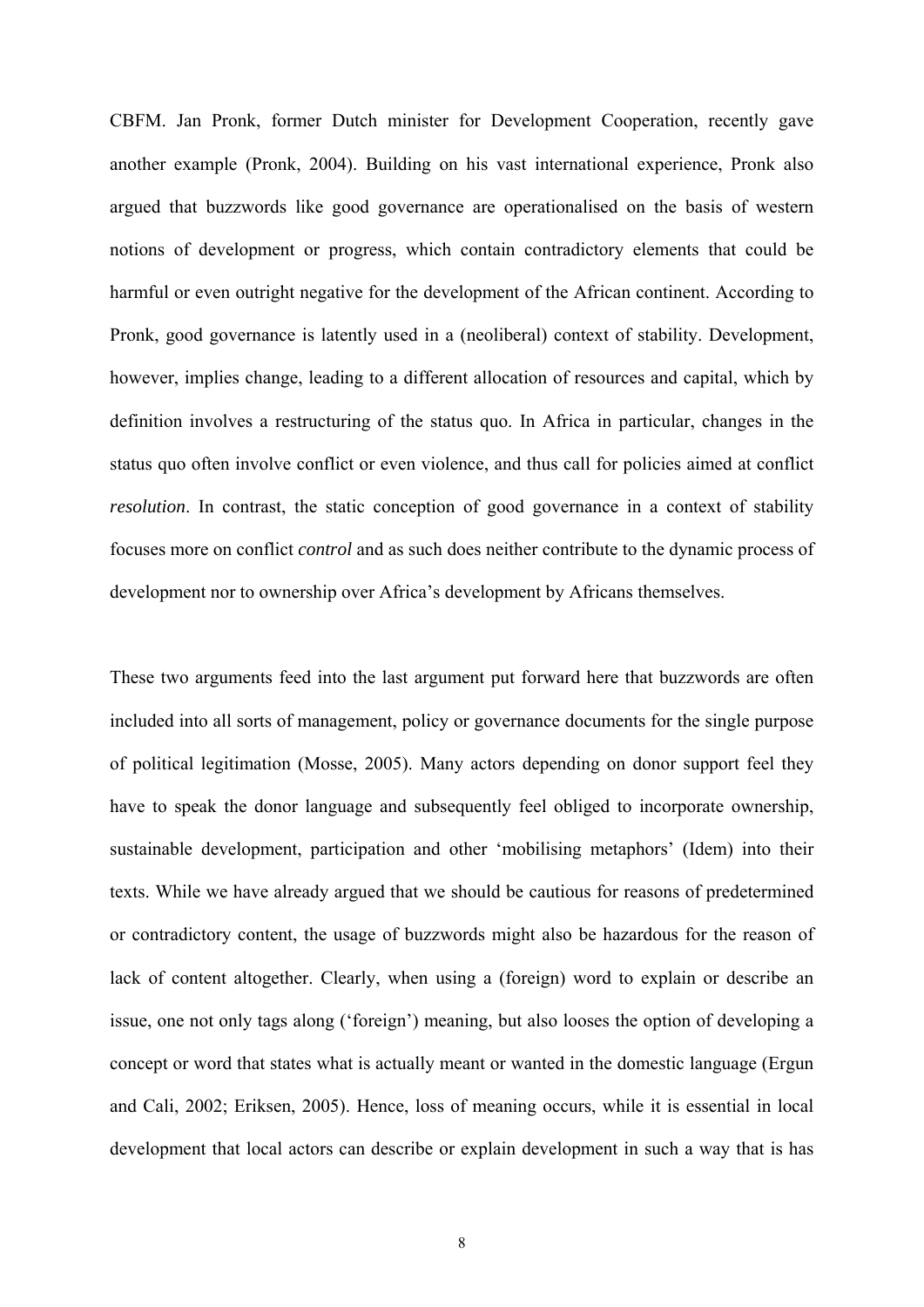local meaning. After all, this is (or should be) what the popular buzzword of *ownership* is based on.

Concluding, it has to be noted that the issue of global governance buzzwords is not something that has arisen in a historical vacuum. On the contrary; contemporary global governance buzzwords are arguably the latest episode in a long historical context of Western domination over Africa (Cooper, 2001). Hence, one needs be very sensitive to, and even critical of the discursive side of development processes. We now turn to a case of local 'sustainable development' through Community Based Forest Management in Zimbabwe in order to analyse the effects of global governance concepts in the context of the above discussion.

# **3. THE DEVELOPMENT OF FORESTRY POLICIES IN ZIMBABWE**

In order to sketch the context in which the projects in the Mafungautsi forest took place, this section will briefly describe the development of forestry policies in Zimbabwe. The forestry policy-making process in Zimbabwe (then Rhodesia) has been highly influenced by policies used by the British Empire (now the Commonwealth) Forestry Association. According to Matose, the 'Association forms the knowledge centre through which peripheral places like the Rhodesia Forestry Commission had access to forest conservation arguments which influenced policy framing in order to command and control forests in their own boundaries and territories' (Matose, 2002: 53). Because of limited staff, the officials from the Rhodesia Forestry Commission depended on information and knowledge from institutions such as the Oxford Forestry Commission in order to formulate forestry policies, and it is only around the 1990s that results from local indigenous forest research began to filter into the policy making process (Pearce and Gumbo, 1993).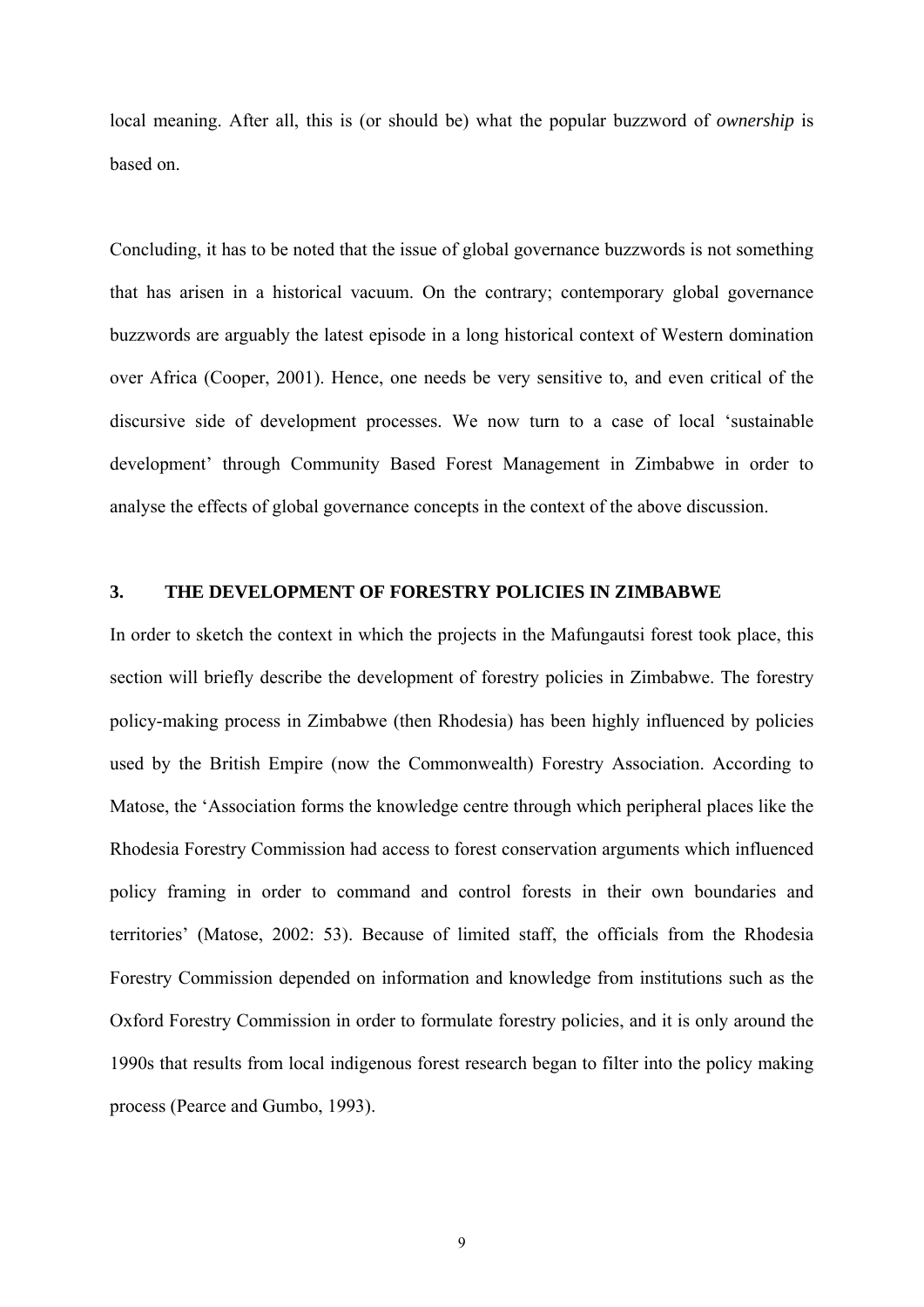The biodiversity and watershed conservation debates that dominated earlier in the century centred around scientific arguments on the relationships between climate, deforestation and hydrology. According to Matose (2001: 70): 'hydrology and climate were highly topical within the empire debates up to the 1940s, but their significance in policy framing has diminished since then'. However, ideas on the role of forests in watershed conservation have continued to persist in forest policy formulation, also in post-colonial Zimbabwe. Debates during the commonwealth forestry conferences were centred on the conviction that indigenous forests in most countries lie on Kalahari sands that are fragile and susceptible to erosion and therefore need protection. This conviction also influenced forestry policy formulation in Rhodesia, resulting in the demarcation of most forests as state forests to be managed in a top-down fashion by the Forestry Department. Moreover, because some of the forests in the commonwealth countries were rich in commercial timber species, there were debates earlier in the century on how best production from these forests could be maintained and sustained in the commonwealth countries. According to Matose, 'the sustained yield agenda was set in motion with the resolution on the forest technique at the Commonwealth Forestry conference of 1923 that spelt out the need for sound management. This entailed working plans for regulating yield, spelt-out objectives, the calculation and regulation of the yield to be obtained from each forest, and a spread of age classes of trees for future harvest' (2001: 61). At this conference, all governments were urged to come up with management plans that would ensure sustained yields of forest products.

As can be seen from the above discussion, the policies that were crafted in the early years of the  $20<sup>th</sup>$  century were protectionist in nature. However, because of the other international debates on failure of the protectionist way of managing natural resources in the late 1980s (Adams and Hulme, 2001), ideas on people centred approaches began to filter in the policy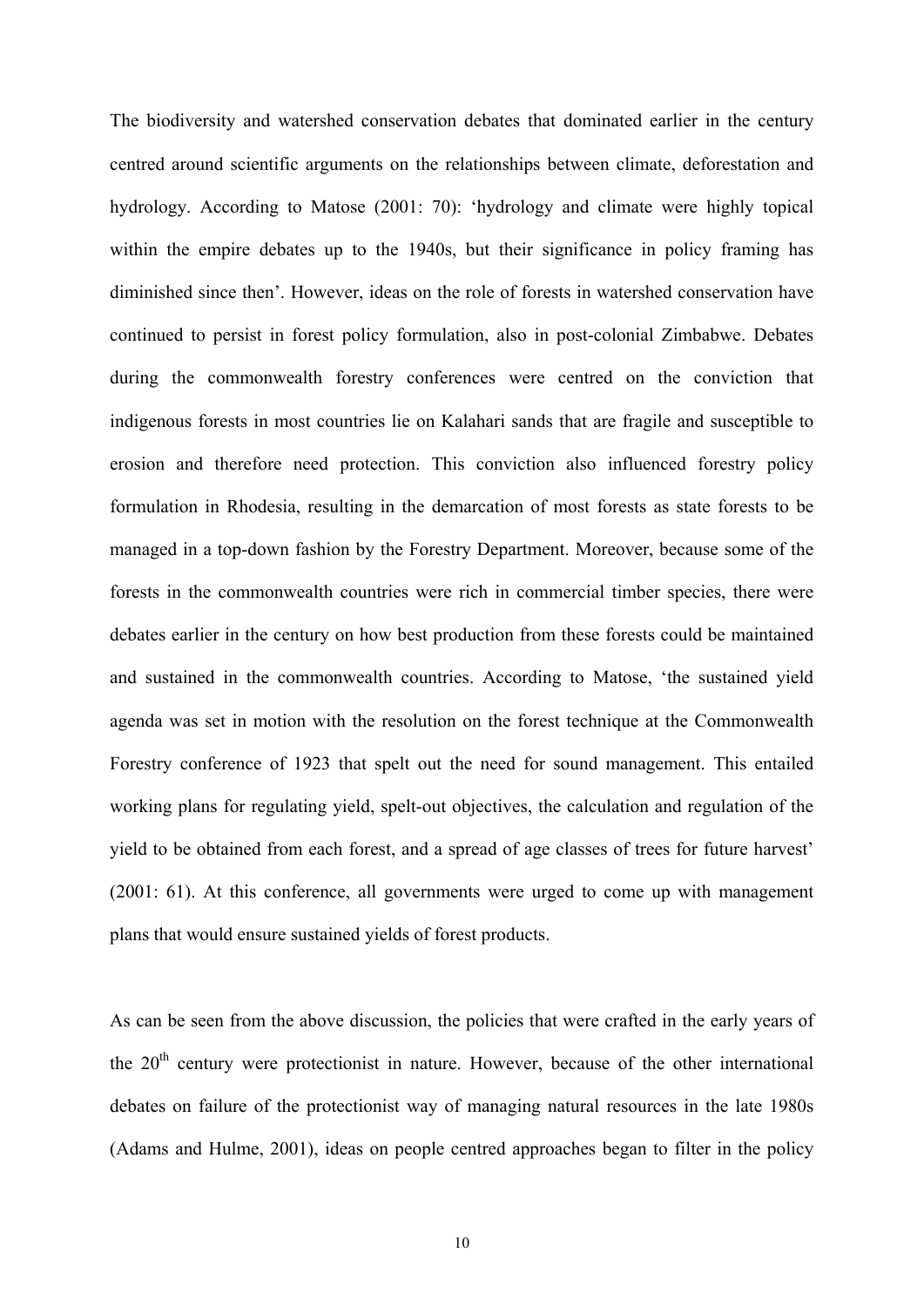making process in Zimbabwe<sup>[3](#page-10-0)</sup>. The Forestry Act began to allow experiments with such approaches, and this resulted in the initiation of the pilot resource-sharing project in Mafungautsi State Forest, where the Forestry Commission (FC) decided to bring communities on board to help in the management of the state forest. In the resource sharing project, communities were now allowed to legally harvest products such as broom and thatch grasses, fruits and mushrooms, only to mention a few, but they were not allowed to harvest the high value commercial timber species. To some extend, the project went beyond the provisions of the Forestry Act, as this was illegal before the project started.

### **4. THE MAFUNGAUTSI FOREST, ZIMBABWE**

Mafungautsi State Forest is located in Gokwe South District in Midlands Province, Zimbabwe (See figure 1). The forest has a total area of 82,100 hectares, which makes up 17% of the district. Communal areas in the district cover a total of 73%, while the remaining 10% is covered by national parks and small-scale commercial farms.

## *[Insert figure 1 approx here]*

Vegetation in Mafungautsi is predominantly Miombo woodland and the dominant tree species are *Brachystaegia* and *Julbernadia* (Vermeulen, 2000). The dominant soils in Mafungautsi forest are Kalahari sands and only a few patches can be found with sodic and heavy clay soils. The forest is a catchment area for four major rivers in Zimbabwe, namely; Sengwa, Mbumbusi, Ngondoma and Lutope. Conservation of the watershed was one of the main reasons why it was protected as a state forest in 1954. Mafungautsi forest is a source of

<span id="page-10-0"></span><sup>&</sup>lt;sup>3</sup> One must note here that after two decennia wherein community based approaches to conservation were the dominant paradigm, the end of the 1990's saw more and more fundamental critique to these approaches. Some have even argued that the debate it now taking a U-turn 'back to the barriers'; back to protectionist thinking. See Brechin et al, 2002; Hutton et al, 2005)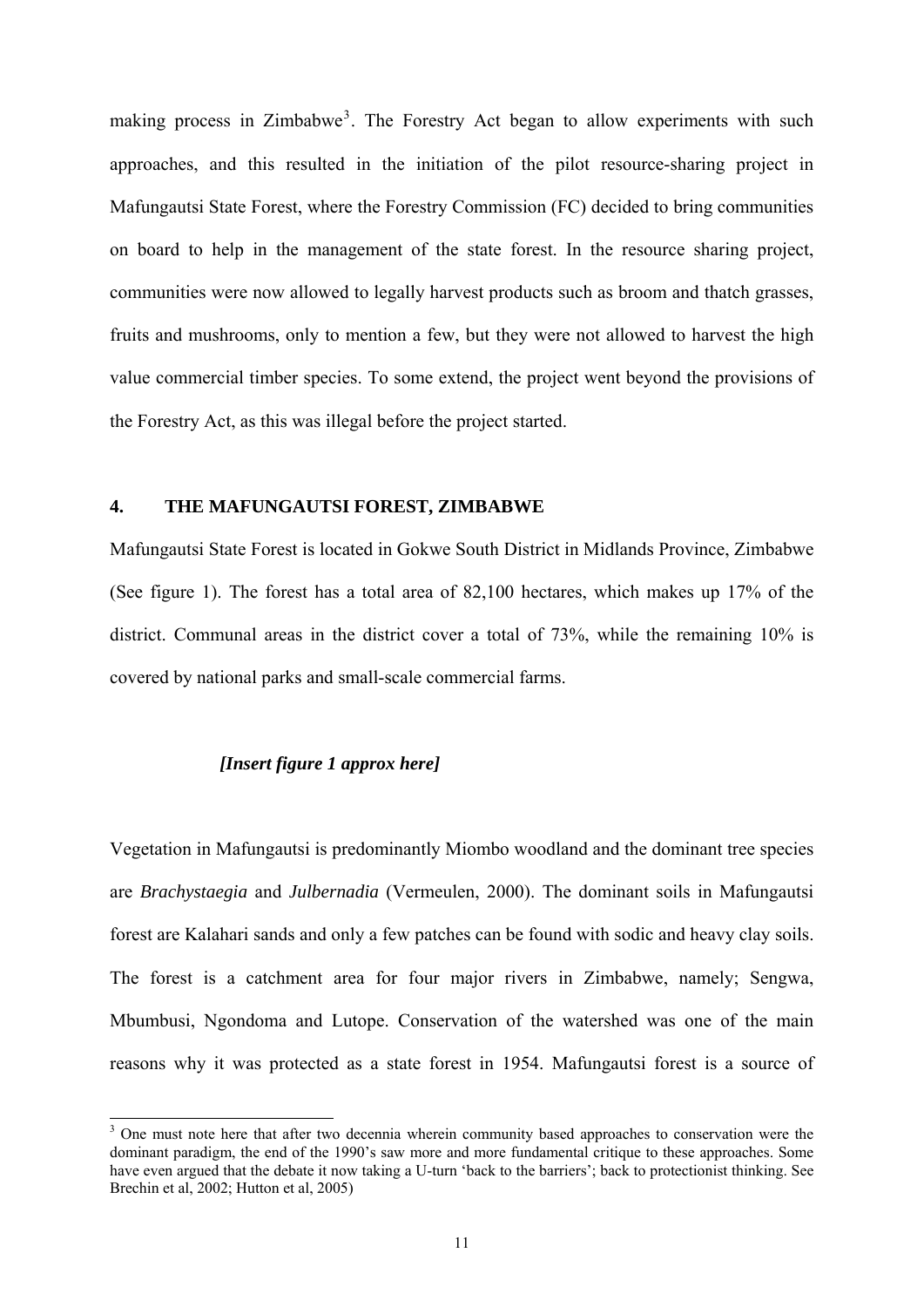several resources including pastures for grazing animals, thatching grass, broom grass, medicinal plants, honey, mushrooms, firewood, construction timber, game meat, Mopane worms<sup>[4](#page-11-0)</sup> indigenous fruits and herbs. The majority of stakeholders around Mafungautsi belong to two ethnic groups: Ndebele and Shona. A minority belong to the following ethnic groups: Tonga, Kalanga, Chewa and Shangwe.

The initiation of a resource-sharing project in 1994 brought some changes in forest management in Mafungautsi forest. In line with the global governance climate that was then really beginning to shape up, the main aim of the project was to enable surrounding communities to take an active role in the management of the forest resources, leading to *participation* and *ownership*. Fifteen Resource Management Committees (RMCs) were set up in various communities surrounding the forest and their main role was to monitor and control harvesting of the resources, to which communities were now allowed access. The same aim of involving communities into joint management was central in the second phase of the project that started in 1999, but departed from totally different premises through the Adaptive Collaborative Management (ACM) approach. The next two sections describe these two phases. After that, they will be analysed according to the four global development principles that seem most appropriate and close to the ultimate goals set out by these projects: *participation*, *ownership*, *good governance* and *capacity building*. As the overall goal of the project has been termed *sustainable development*, we will also take this concept into account<sup>[5](#page-11-1)</sup>.

### **5. THE RESOURCE SHARING PROJECT: 1994-1999**

This section presents a descriptive analysis of what transpired after the launch of the resource-

<span id="page-11-1"></span><span id="page-11-0"></span> 4 Mopane worms (*imbresia belina*) are edible and used as a relish when dried.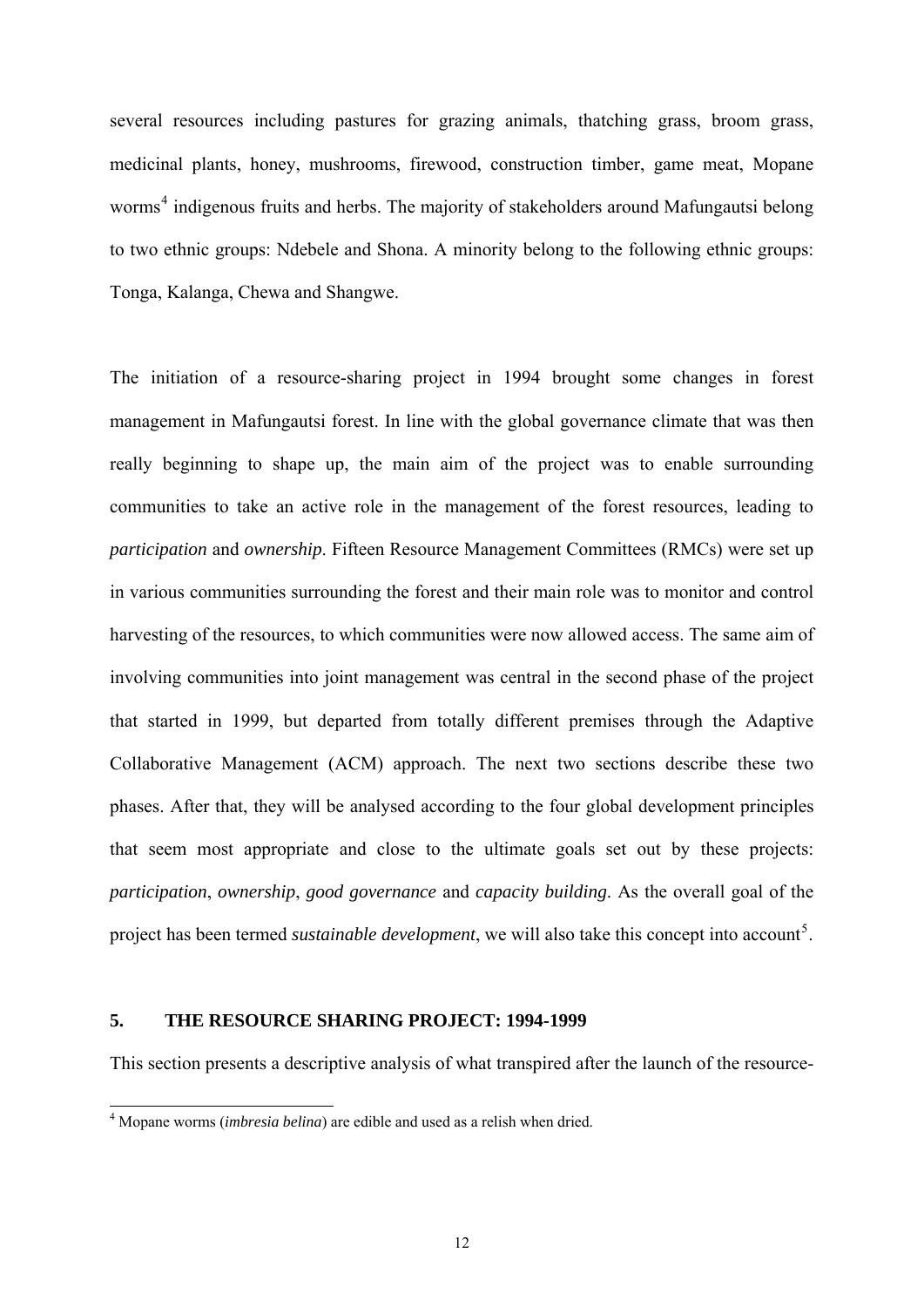sharing project, which was mainly driven by donors, the most important of which was  $\text{CIDA}^6$  $\text{CIDA}^6$ . The main activity after the launch of the resource-sharing project was the creation of Resource Management Committees (RMCs) in the communities surrounding the forest by the FC. RMCs were supposed to act as a link between the FC and the communities. Their main tasks involved administering permits for resource users to harvest the minor forest products, monitoring the harvesting process, opening and keeping a community bank account where the moneys raised through the permit system where to be kept and finally advising the community on how the funds could be spent. All of this had to ensure a sense of ownership with the communities which, so said the theory behind the project, was to lead to better community participation in sustainable forest management.

The creation of the RMCs was the Forestry Commission's way of operationalising the concepts of ownership and participation. However, the communities around Mafungautsi were never consulted and it was not clear how the new committee would fit in the already complex institutional landscape (Mapedza and Mandondo, 2002). Most communities were not clear on what the role of the RMCs was and hence saw them as an extended arm of the FC. This later brought in a lot of tensions. The RMCs themselves were accountable only to the FC and they did not pay due respect to the already existing traditional leadership structures. This in turn resulted in conflicts arising between traditional authorities and RMC members. For instance, when RMCs organised meetings, some village heads and their community members never came. Also, the way the RMCs were formed was mostly top-down. In some cases, the FC officer just send word that seven people from a community should come and see her. The people who came were then elected as the RMC committee. By now, it is generally accepted

-

<sup>&</sup>lt;sup>5</sup> In what follows, one can undoubtedly distinguish more common buzzwords, such as 'community' and 'biodiversity', which we agree with an anonymous reviewer also deserve scrutiny but we do not do so here due to space constraints.

<span id="page-12-0"></span><sup>6</sup> Canadian International Development Agency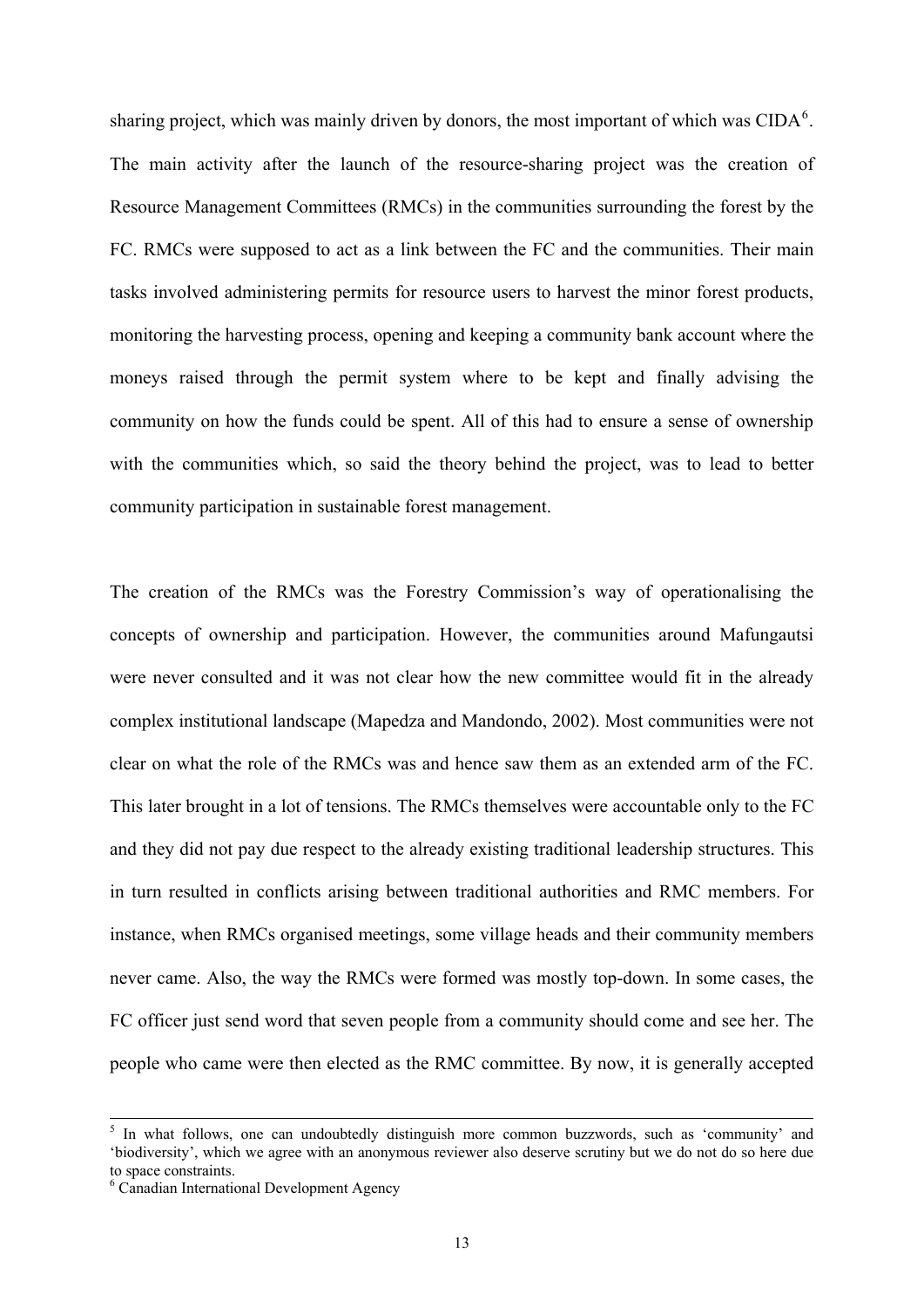that the FC was not very genuine in its attempt to involve local people in the management of the forest, but merely wanted to recruit cheap labour from a number of community people to increase their forest guards.

The RMCs were also told by the FC to open a bank account in order to deposit the money raised through the issuing of permits to resource harvesters in the forest. Although it was said to belong to the communities, a FC officer was a signatory to the account. The communities could not withdraw money without approval from the FC, showing the extended paternalistic spirit by the FC. Both the setting up of the RMCs and the bank account were, according to FC rhetoric, meant to empower the local people to manage and really make them the owners of the resources but in practice, this was never the case. The FC remained reluctant to hand-over power to the locals to make their own decisions about what basically were to be their own money and resources.

Later in the project, these various conflicts were to be solved through the introduction of good governance. However, the several conflicts that continued to plague the project were never seriously addressed (Mutimukuru, 2004), whereby it seems that the FC judged the situation on the ground to be more stable than it actually was. No mechanisms were set up to really resolve the conflicts after the introduction of the resource sharing project. The good governance 'mode' of the FC was, similar to Pronk's (2004) example, directed too much at conflict control, while a change in the institutional landscape, such as that of the introduction of the RMCs which aggravated the already existing conflicts tensions, rather called for an investment in longer-term conflict resolution, instead of short-term conflict control. As a result, the chaotic relationship that existed between the two major stakeholders never improved during the resource-sharing project, and the condition of the forest continued to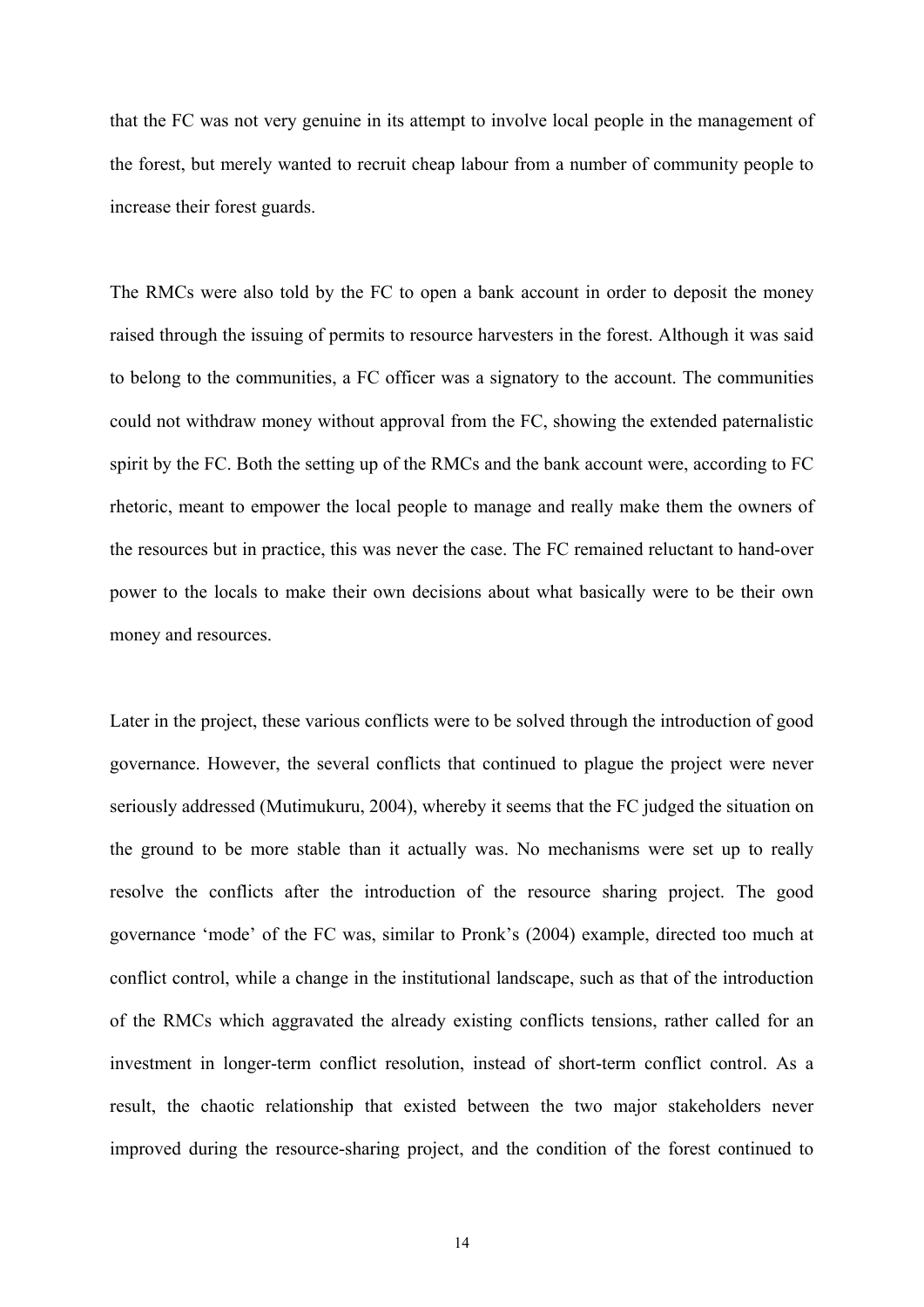deteriorate as communities continued to access the forest resources outside the project.

In the end, it took a third party to break the impasse. In 1999, when CIDA had left and the Centre for International Forestry Research (CIFOR's) Adaptive Collaborative Research (ACM) was initiated in the resource sharing project, the ACM researchers could not go to the field in a FC vehicle as any association with the FC would result in non-cooperation from the communities. The researchers had to separately meet with the two stakeholders at first to identify the type of conflicts and problems that existed. It took about a year for the relations among these stakeholders to improve. Nowadays, the relations have become better, after the conflict solution mechanisms employed by the team, and the communities do not mind anymore even if the researchers go to the field in a FC vehicle.

# **6. THE ADAPTIVE COLLABORATIVE MANAGEMENT RESEARCH PROJECT 1999 - 2003**

The lack of progress in the resource-sharing project was the entry point for introducing CIFOR's ACM research project. The ACM approach<sup>[7](#page-14-0)</sup> was introduced to add value to the joint forest management scheme that was in place around Mafungautsi Forest between the Forestry Commission (on behalf of the State) and local communities. The scheme, as seen from the above, had not improved collaboration between the State and local communities, as had been intended at the start in 1994. Thus the focus of this CIFOR initiative was on developing approaches that would enhance learning and improvement on existing management systems.

The main thrust of this research was to facilitate reform of management practices, institutional

-

<span id="page-14-0"></span><sup>7</sup> ACM is a *value-adding approach* whereby individuals or groups who use or manage a forest, agree *through a process of participatory action research* to act together and draw up plans for their forests. These plans are then implemented with the recognition that they may not fulfill their intended objectives. In this process, it is important for people to *learn collaboratively* from the implementation, as changes in the plans are negotiated.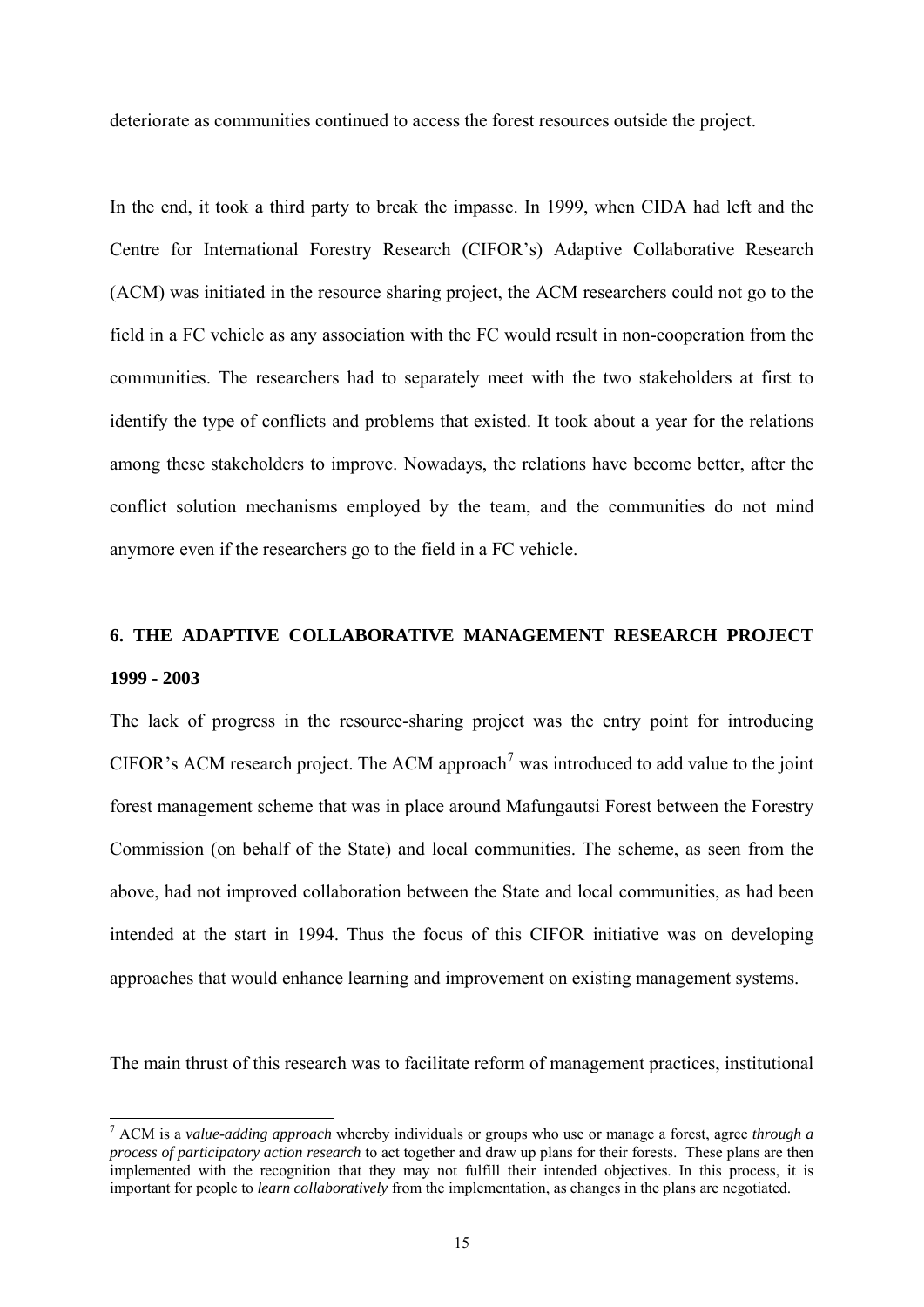arrangements and policies in order to promote forest management systems that would lead to both human and ecological benefits. The project aimed at facilitating a shift away from blanket prescriptions of solving problems and moving towards locally based management that has freedom to adapt to rapidly changing circumstances in a manner that is in accordance with sustainable forest management and meeting the needs of local communities. The specific purpose was to facilitate widespread use of self-improving and equitable forest resource management systems that build on local capacity, 'vertical' and 'horizontal' stakeholder interactions, and responds positively to external pressures.

To kick off the research project, the ACM team conducted a baseline survey. One of the major finding of this baseline was that local people were passive and felt disempowered to actively participate in the management of the state forest. To break this passiveness, the research team facilitated local communities to go through a Training for Transformation (T for T) workshop, that was based on six principles developed by Paulo Freire: 1) no education is neutral as it can domesticate or liberate you, 2) education should be relevant, 3) education should promote dialogue, 4) education should encourage a process of reflection and learning, 5) education should promote radical transformation and 6) people should be critical when trying to solve problems and searching for solutions.

After the T for T workshop, communities were more confident and started to participate in the resource-sharing project differently than they had done before. Women and marginalized groups who used to be left out in management began to take an active role in issues concerning the forest resources. Currently, communities have even taken over the running of the project as the FC takes a back seat. Moreover, community members have not only monitored their activities in the forest, but have begun to actively monitor the functioning of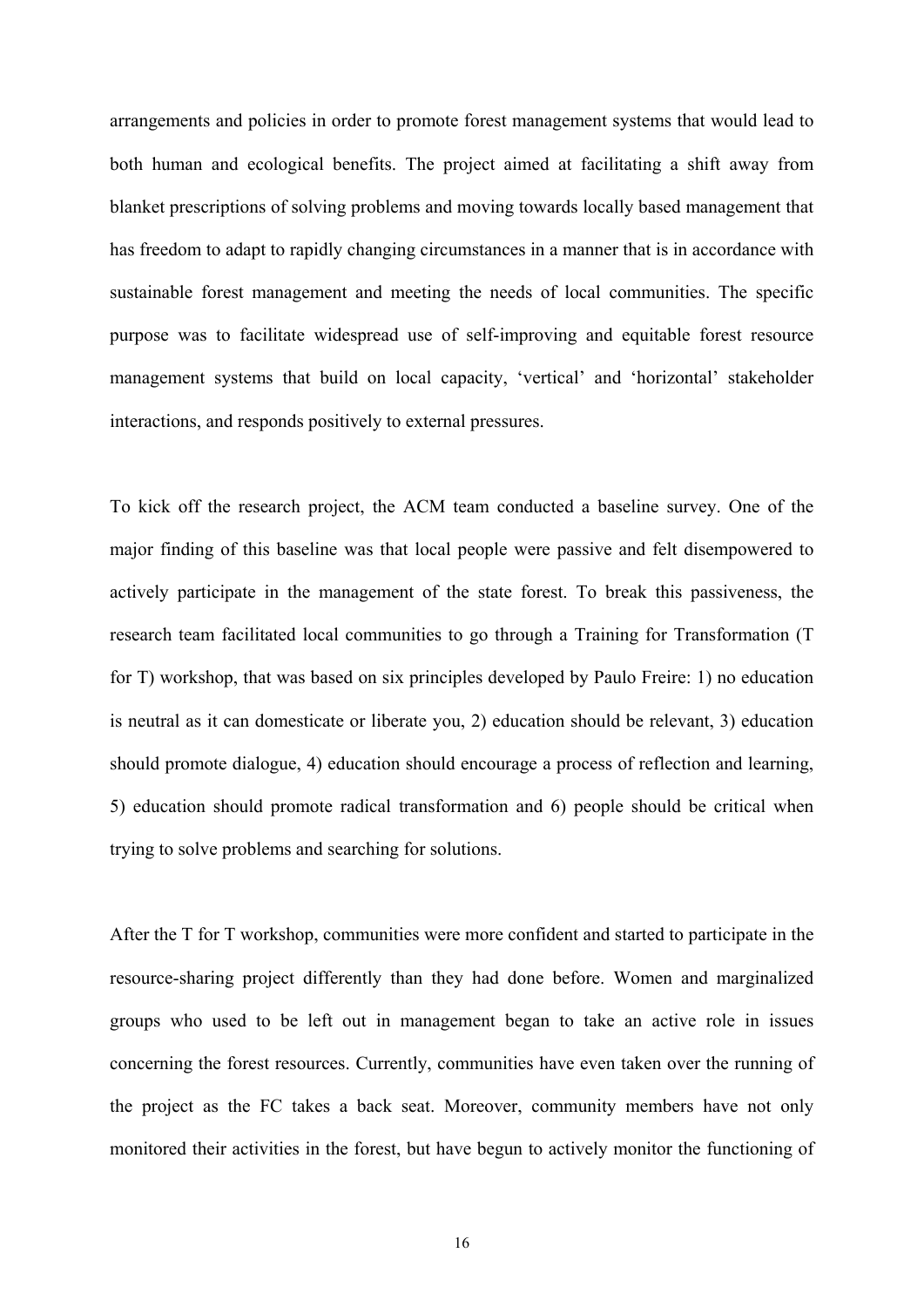the RMCs and demanding accountability. In cases where the RMCs were not performing according to the requirements of the community members, such RMCs have been removed from power and new members have been elected. In one RMC, Batanai, subcommittees that have been set up by the FC initiative in an effort to lesson the work done by RMC members have been dissolved as they failed to meet the community's expectations.

These developments were, besides the T for T workshops, also sparked by efforts to 'build capacity', something that had also been tried in the previous project, but had yielded little results. New efforts in the ACM project to build capacity of the communities around Mafungautsi included 'look and learn' tours, feedback and training workshops and several discussion and learning platforms that were created to enhance sharing of experiences and learning among stakeholders. An example of a look and learn tour is presented in box 1 below.

# *[Insert box 1 approx here]*

In the above case of the 'look and learn tour' to Nyagadza, it is clear that capacity building was not only for local communities but also for the FC officers. Both stakeholders learnt about systems for sustainable harvesting and utilizing timber resources. After the tour, steps were taken by the FC officers to try and incorporate timber harvesting in the resource-sharing project. Other efforts to build capacity for the stakeholders involved training workshops – the FC officers and community representatives also went through training on participatory approaches and their implications. The FC officers also attended training workshops on the ACM approach and this helped them to gain a clearer conceptualization of participatory approaches in their extension work. Finally, in the various platforms that were organized,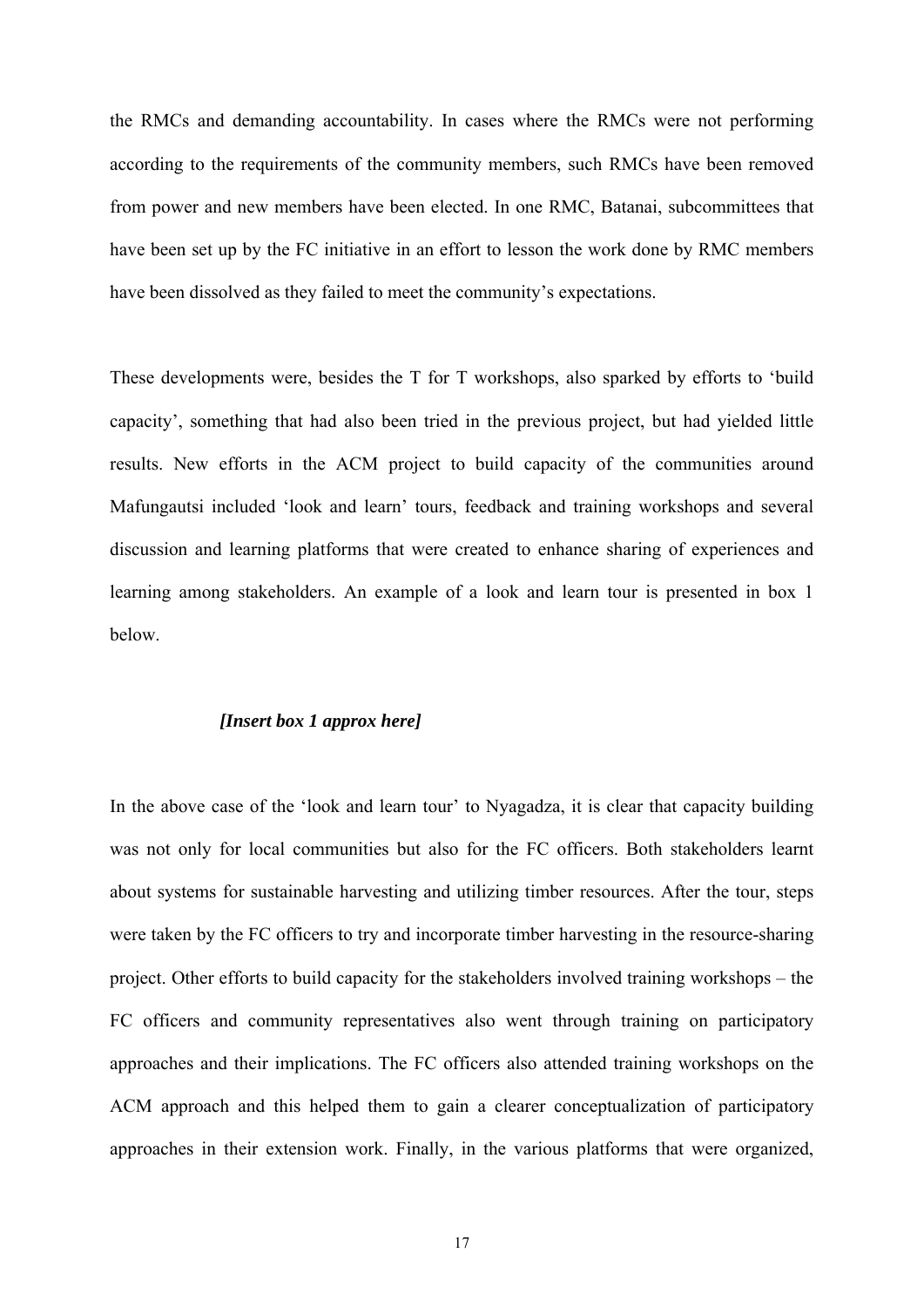local potential was unlocked through sharing of experiences, learning among stakeholders at various levels, and this helped to 'build capacity' as well.

The combined efforts in capacity building of both the FC and the community members resulted in more meaningful participation in the management of the forest than had previously been thought possible. Some empirical examples hereof can be found in the two boxes below.

#### *[Insert box 2 & 3 approx here]*

These cases show that local people have been taking a lead in actively participating in the management of their resource. By coming up with new permit systems, stakeholders in Batanai show a keen interest in monitoring their firewood resource, and that they also want to ensure that their resources are sustained. This also applies to the Gababe case, where they also wanted to monitor their resource in addition to solving their equity problems. In both cases, local solutions were sought by local stakeholders in trying to deal with the problems they face, and unlike previously where participation by locals was by tokenism, here we see what is actually meant by participation emerging.

After the introduction of the ACM research project, considerable time was spent in explaining what the project was all about and this greatly helped in creating ownership of the project by the local people. In the Chemwiro Masawi case (see box 5 below), the local people were anxious to know the role of the RMC according to the constitution. This was the first time that the constitution was explained to them, and when they now had knowledge about it, they were keen to start monitoring the performance of RMC members. Furthermore, communities became more proactive in assuring the representativeness of the new RMCs. The following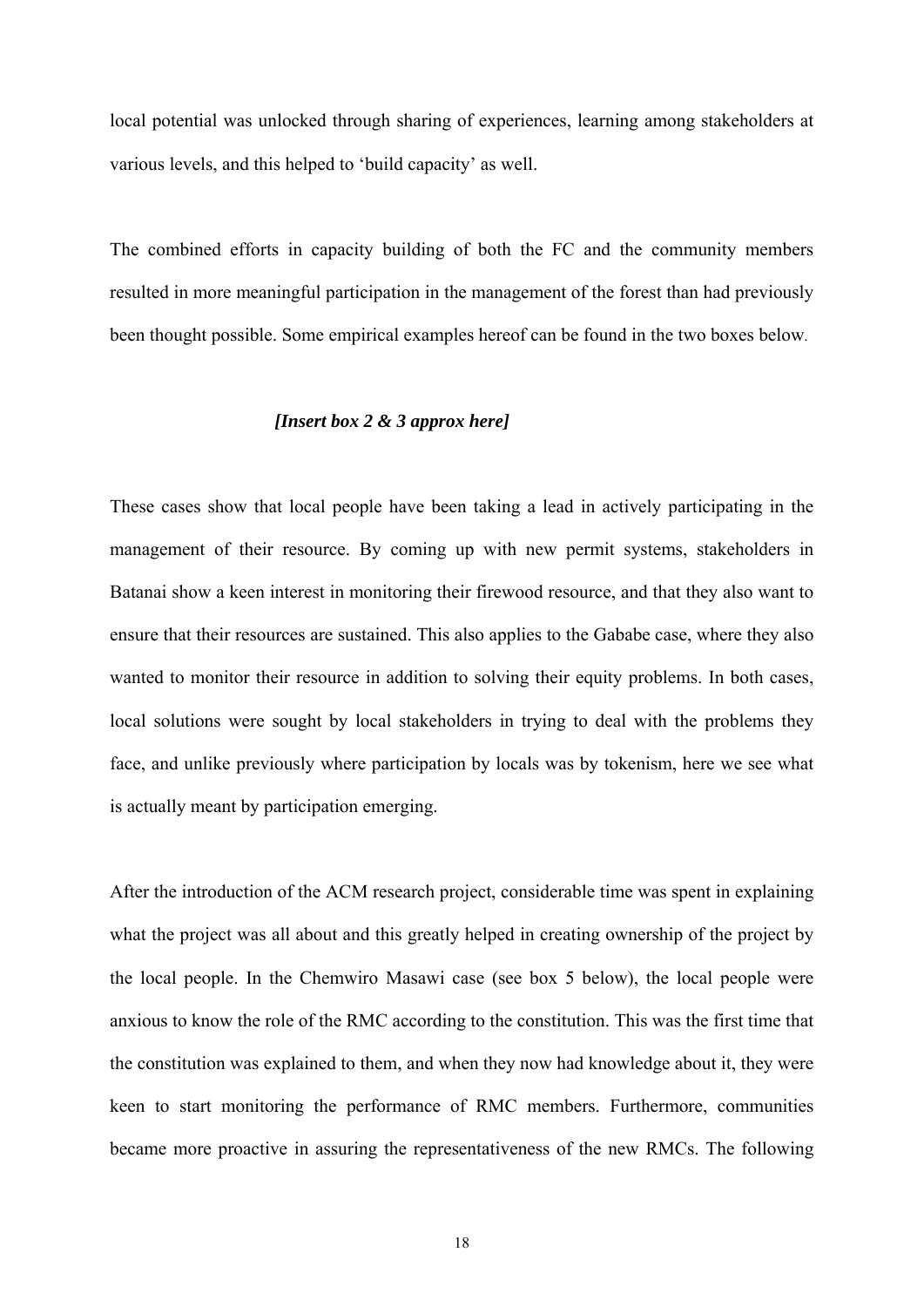case in box four illustrates this point.

### *[Insert box 4 approx here]*

The above case clearly shows that RMCs are no longer accountable to the FC only but also to the communities they represent, which is normally regarded as one element of good governance. This came about because the communities have taken an active role in monitoring the performance of their RMCs and those that do not perform well were dissolved. Another example of a case where communities demanded downward accountability by their RMCs is given below:

### *[Insert box 5 approx here]*

Facilitation of the various processes by the ACM team in Zimbabwe ended in 2003. To ensure that learning and collaboration processes would continue even after the ACM researchers withdrew, a strategy was developed to equip the local FC officers and community partners with facilitation skills. The FC officers were also trained in the ACM approach. This proved instrumental as community partners and FC officers remained actively involved in facilitating the learning processes. It is also important to highlight that the researchers did not pull out drastically, but did so gradually. At first, the researchers offered considerable back-up support to the two main facilitators, the community partners and the FC officers. However, this support decreased as time went on and stakeholders became more confident in organising and facilitating the learning processes. The researchers have now become mere observers as learning processes continue to unfold with the facilitation of the community partners and the FC officers.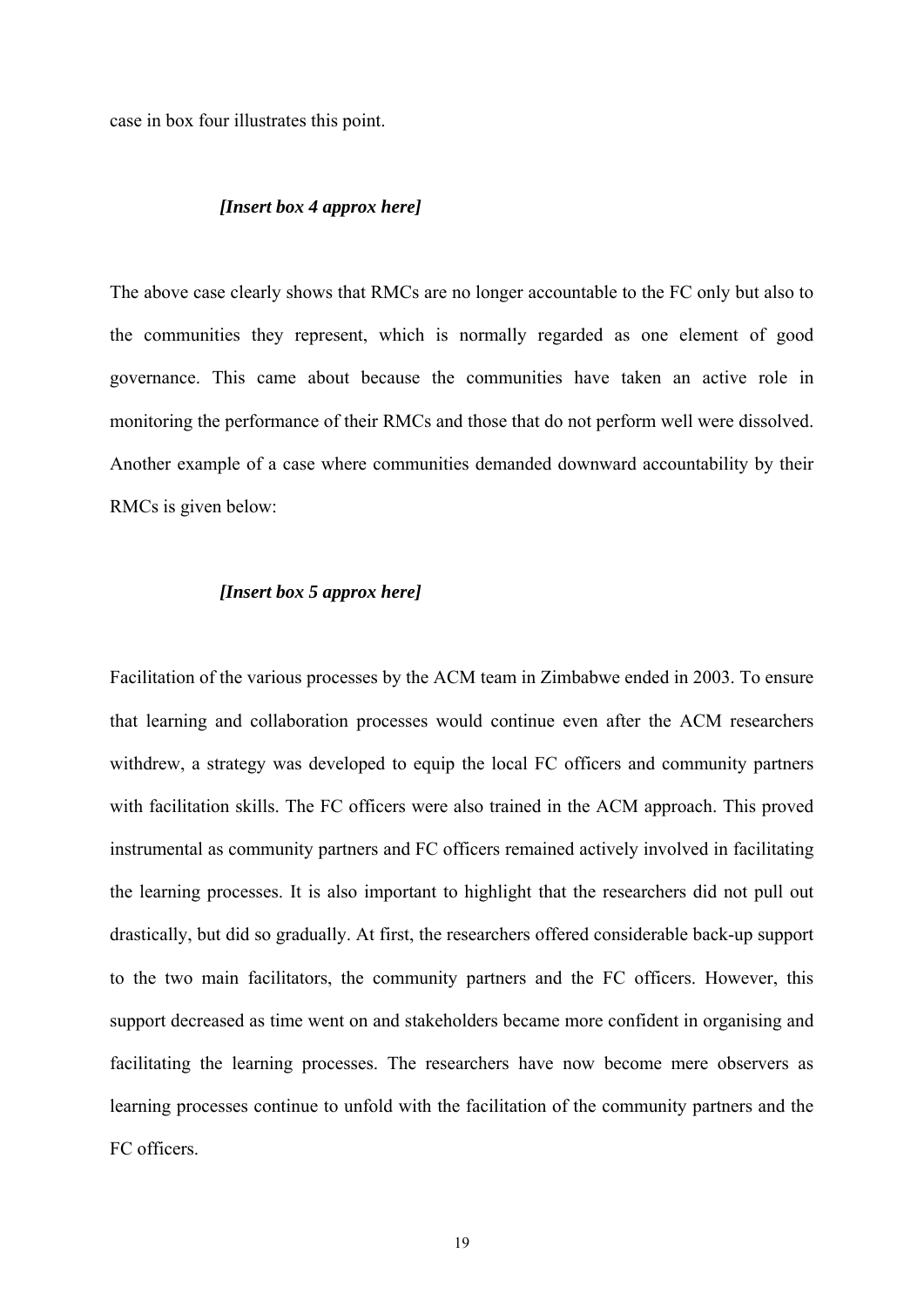# **7. ANALYSIS: BEYOND BUZZWORDS?**

The two phases of the Mafungautsi Resource Sharing Project show clear differences in terms of success. The resource sharing project generally failed to meet any of the goals behind participation, ownership, good governance, capacity building and thus sustainable forest management. To the contrary, the ACM project did manage to meet many of the goals set out by the resource sharing project, while putting emphasis on the same buzzwords, but taking a whole different approach altogether. Here we will shortly analyse the key differences of the two projects in terms of the five buzzwords concerned.

Before the ACM team intervention in 1999, although the policy was flexible to allow for the resource sharing project to take place as an experiment, events in practice did not portray this. The FC did not trust that communities could also effectively participate in the project, but since the donors were funding this project, buzzwords such as capacity building, participation and community empowerment dominated most discussions about the resource sharing project even though there was incomplete understanding of what exactly these words meant. For example, capacity building of communities, in order for them to effectively participate in the project, had been high on the agenda, but never materialised. Government and FC officials' perceptions on what needed to be done in order to 'build capacity', differed greatly from what is generally understood by the term: to increase the competence (intellectual, financial, economic, etc.) of the communities in order for them to become better equipped partners in the project. The FC continued to operate as they used to do before the project, with policing being their main approach for 'good governance' and management, leading to an increase in the arrest of community members and subsequent worsening of the relations. Hence, the introduction of capacity building of communities did not have any effect in the project as the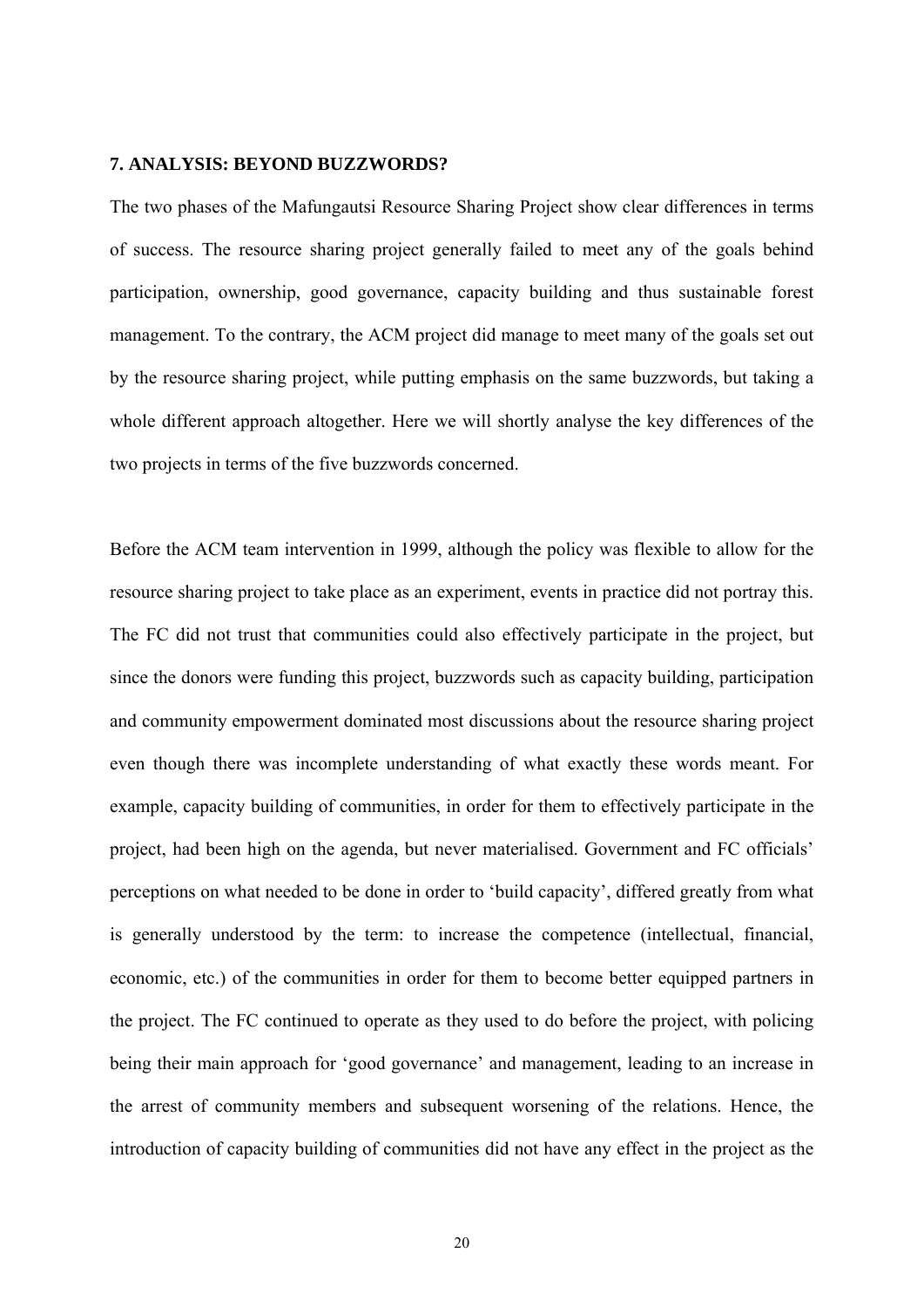actors that had to do this capacity building saw the concept as void of any meaning, other than its use of political legitimation. Capacity building thus works both ways and it would have been better if the FC officials had had training in order to change their own perceptions.

After the introduction of the resource-sharing project, communities were required to actively participate in the management of the forest and yet they were ill equipped to do so. Because of their past history, communities had the belief that the government forest officials knew everything and they knew nothing. Even during the initial stages of the ACM research project, communities refused to answer any questions and told the researchers that they did not know anything. Even though the two major stakeholders, the FC and communities were supposed to collaborate and manage the forest resource, the FC continued to dominate while communities continued with their 'business as usual.' Participation by communities was therefore by tokenism and upon this realisation – further reinforced by Zimbabwe becoming an international pariah -, the donor, CIDA, instead of trying to see how things could be changed, decided to pull out of the project and leave it in limbo.

After the introduction of the ACM approach, there has been an evolution of a new partnership between the two major stakeholders, the FC and communities that have resulted in the better management strategies and the improvement of human lives. After the training in the ACM approach, the FC officers had moved from being teachers to being learners, and increasingly appreciated local people's knowledge. This resulted in the two main partners learning from each other and improvements in the management of the resource compared to the initial stage where the FC claimed to know everything and regarded communities as lacking knowledge. In recent developments, the two partners have also started initiating joint learning processes and they have participated in look and learn trips whereby both community members and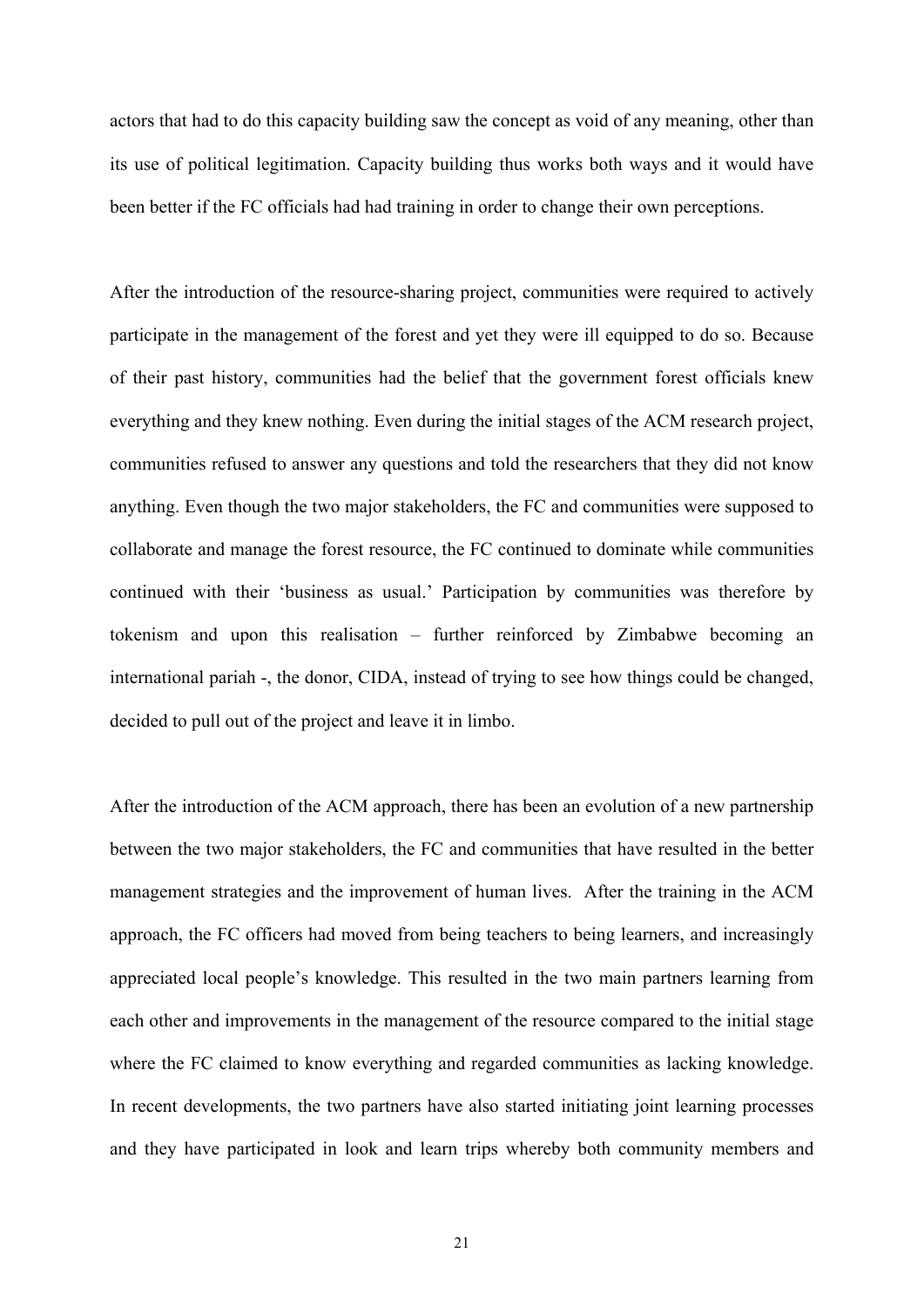local people visited a carpentry project in Chipinge in the Manicaland province of Zimbabwe.

In the new project, deliberate effort was put in building the capacity of the local stakeholders. After realising that local people had inertia, the ACM team organised the T for T workshop, which helped to boost the local stakeholders' confidence and level the playing field. In addition to the T for T workshop, researchers also used other methods to try and break passiveness by communities. For instance, through facilitation by researchers, previously marginalized groups were deliberately given platforms to express themselves, and take lead in issues that concerned them. This helped a lot in raising the confidence of women. Invitations for most of the workshops organized by the researchers, were deliberately extended to mostly women, and other marginalized groups, and this also boosted their participation in the processes, and also enhanced their confidence and self-belief.

After the ACM research project, community participation in resource management and decision-making processes was enhanced and by making decisions the local stakeholders also demanded more genuine ownership of the project. As forest product user groups implemented their action plans, their collaboration with the RMC, FC and other district level stakeholders improved. Forest users now had a means of engaging with both the RMC and Forestry Commission on their terms, and this improved their collaboration. As a result of this improved collaboration, communities' perceptions towards the Forestry Commission became more positive, they began to see the FC as more of an ally than a hindrance to resource access. All in all, the latest developments in Mafungautsi have instigated a more regulated and balanced approach to meeting the needs of the communities, while not over harvesting the forest resources. Perhaps it is too soon to call this 'sustainable forestry development', but steps in the right direction have surely been made.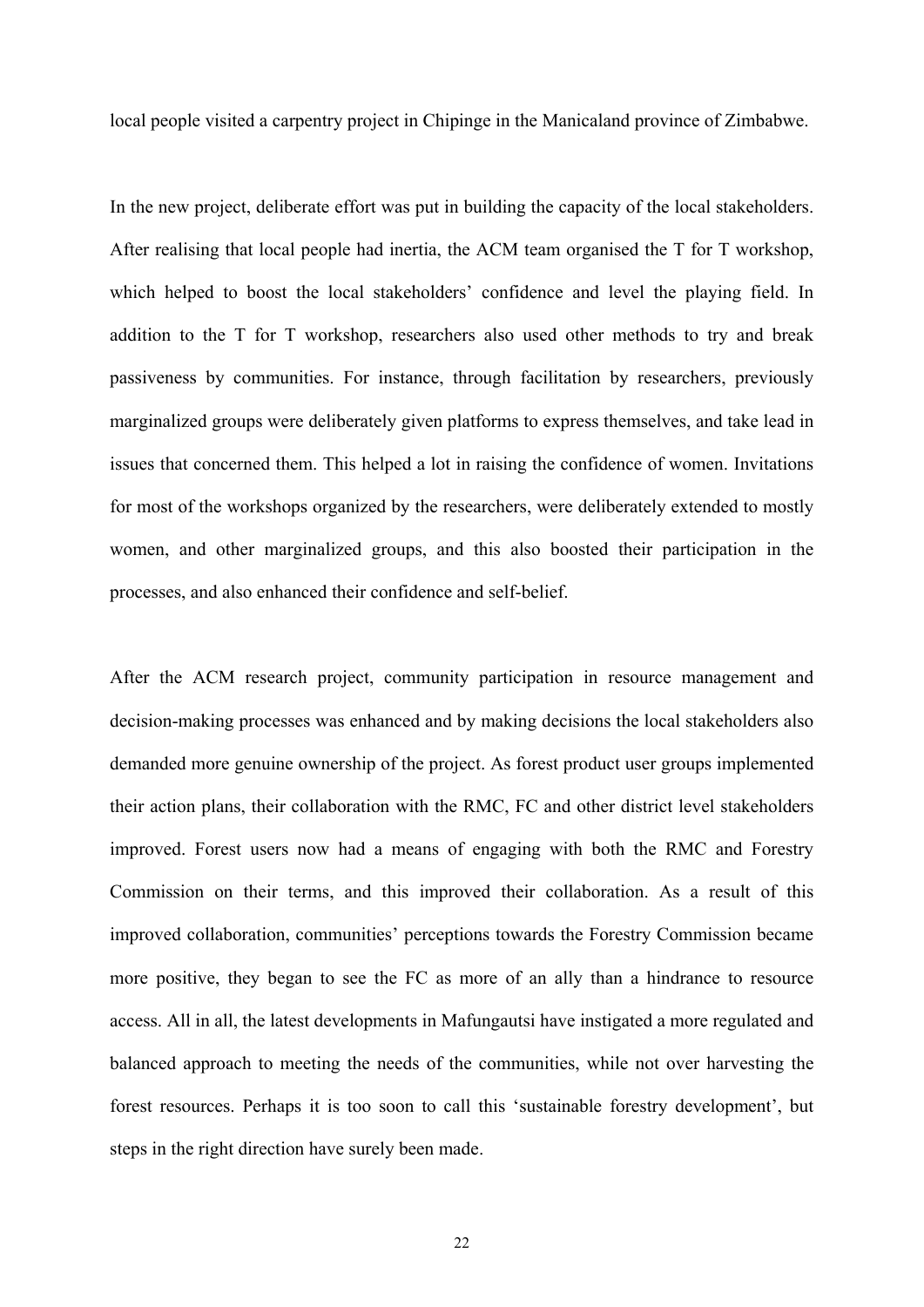# **8. CONCLUDING THOUGHTS**

As is clear from the foregoing, it is not so much the specific wording that is used that made the difference between the two phases of the project. Rather, the difference lies in who operationalises a buzzword like participation or ownership and how. Of course, this in itself is nothing new, but what the Mafungautsi case clearly illustrates is that discursive pressure involved in a donor instigated project makes it much more susceptible to problems of unfitting ideological operationalisation, contradictions and lack of meaning because of political legitimation. However, the case also shows that this conclusion is not unavoidable. When ACM researchers from CIFOR came with a different approach that focused on enhancing social learning and collaboration among stakeholders, local community members got an opportunity to come to grips with their problems – and possible solutions – on their own terms.

Donor money almost always comes with conditions. In the Mafungautsi case, the FC had to adopt the resource sharing approach which was directly influenced by the emerging global governance agenda where people had to move from top-down approaches – to people oriented approaches through buzzwords such as 'participation' and 'empowerment' of local people. Coming back to our three ways of how buzzwords often work out in reality, as noted in the theoretical section, it can be concluded that for the case of Mafungautsi State Forest, the buzzwords were not clearly defined at that level and stayed just buzzwords with no local meaning and were mainly used by the Forestry Commission to legitimate donor funds.

Moreover, it can be concluded that the various global governance buzzwords work out differently in different situations. The Mafungautsi case showed for example that the term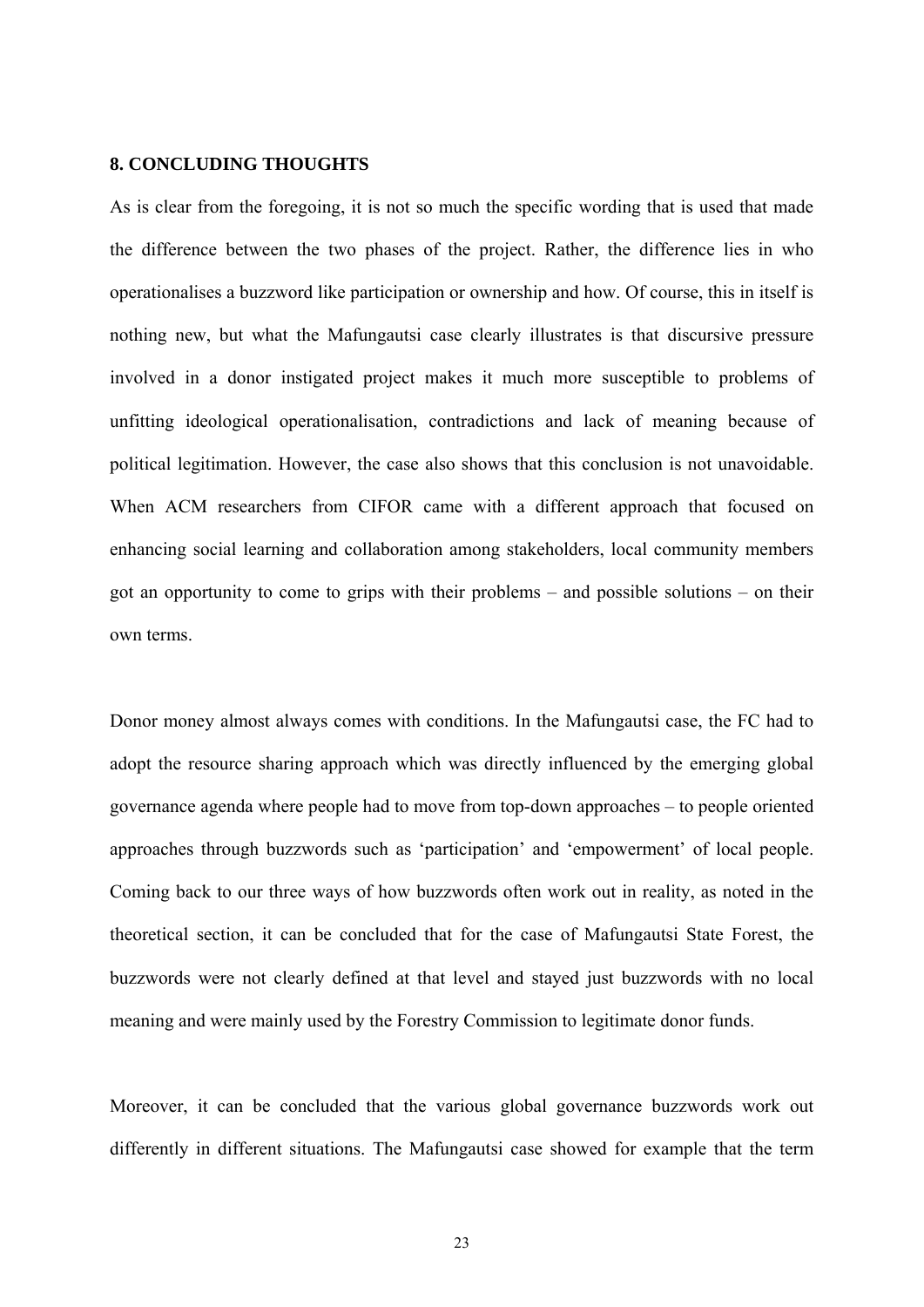capacity building was mostly used for purposes of political legitimation, while the adhering to good governance in the project showed internal contradictions in the way conflicts ought to be managed. Above all, the buzzwords lacked meaning at the local level and subsequently made implementation complicated. The resource-sharing project was immediately implemented by the FC without much consideration of other factors that were crucial if the project was to be successful in enhancing real effective participation of local people. Such factors could include: levelling the playing field; besides only building capacity for local communities, also building capacity for government workers on people oriented approaches; and training in order to change perceptions of capabilities of local people and executing real good governance through conflict resolution mechanisms. Things that we saw happening in the ACM project.

<span id="page-23-0"></span>All of this leads to the bigger debate on the effectiveness and legitimacy of development cooperation through donors and international institutions. To find a case in Zimbabwe, now internationally under much pressure and stigmatised as a negative spiral downwards, where certain things are actually improving after a change of donors<sup>[8](#page-23-0)</sup>, at least points to the conclusion that buzzwords can indeed 'retain the potential to catalyse and underpin genuine processes of transformation' (Hicky and Mohan, 2005: 257). This is an important conclusion in a time whereby many donors and development practitioners merely seem to put emphasis on correct project processes whereby all the 'right elements (buzzwords) can be found, rather than on how these elements are implemented in such a way that they take into account local realities and power dynamics. The above case therefore again prove that not only a *critical* rethinking of the development process is necessary. Arguably even more important, it confirms that donors and development practitioners should *accept* critical thinking by local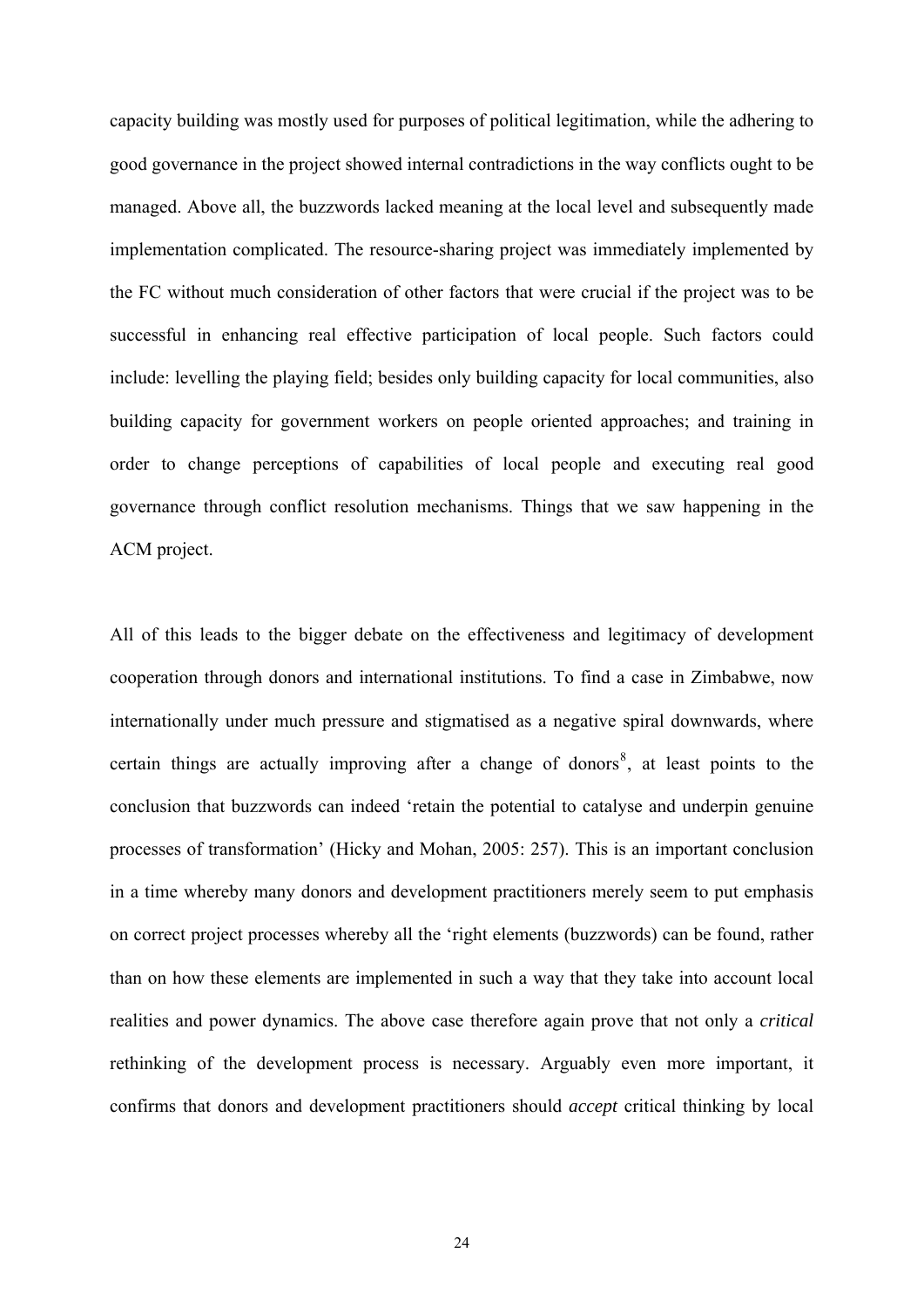recipients of aid vis-à-vis global governance buzzwords and *stimulate* the flexible and local interpretation thereof.

# **REFERENCES**

ADAMS, W & HULME D, 2001. Conservation and community. Changing narratives, policies & practices in African conservation. In Hulme, D & Murphree, M (Eds), *African wildlife and livelihoods. The promise and performance of community conservation*. Oxford: James Currey.

ADEJUMOBI, S, 2000. *Africa and the challenges of democracy and good governance in the*  21<sup>st</sup> Century. In Proceedings of the Second DPMF Annual Conference on Democracy, Civil Society and Governance in Africa, Addis Ababa, Ethiopia (7-10 December 1998). Addis Ababa: United Nations Economic Commission for Africa.

BIERMANN, F & DINGWERTH, K, 2004. Global environmental change and the nation state. *Global Environmental Politics,* 4(1): 1-22.

BOYD, C with contributions from JONES, BTB & ANSTEY, S & SHACKLETON, S & FABRICIUS, C, 2001. *Sustainable livelihoods in Southern Africa: institutions, governance and policy processes*, SLSA Working Paper 5, Wild resources Theme Paper. Sussex: IDS, University of Sussex.

BRECHIN, SR & WILSHUSES, PR & FORTWANGLER, CL & WEST, PC, 2002. Beyond the Square Wheel: Toward a More Comprehensive Understanding of Biodiversity Conservation as Social and Political Process. *Society and Natural Resources*, 15: 41-64. BŪSCHER, BE & DIETZ, T, 2005. Conjunctions of governance: the state and the conservation-development nexus in Southern Africa. *Journal of Transdisciplinary Environmental Studies*, 4(2): 1-15. Online:<http://www.journal-tes.dk/>

<sup>&</sup>lt;sup>8</sup> Interestingly, after realising the positive developments in the resource sharing project after the introduction of the CIFOR ACM research, CIDA came back to fund the upscaling of the ACM approach to two neighbouring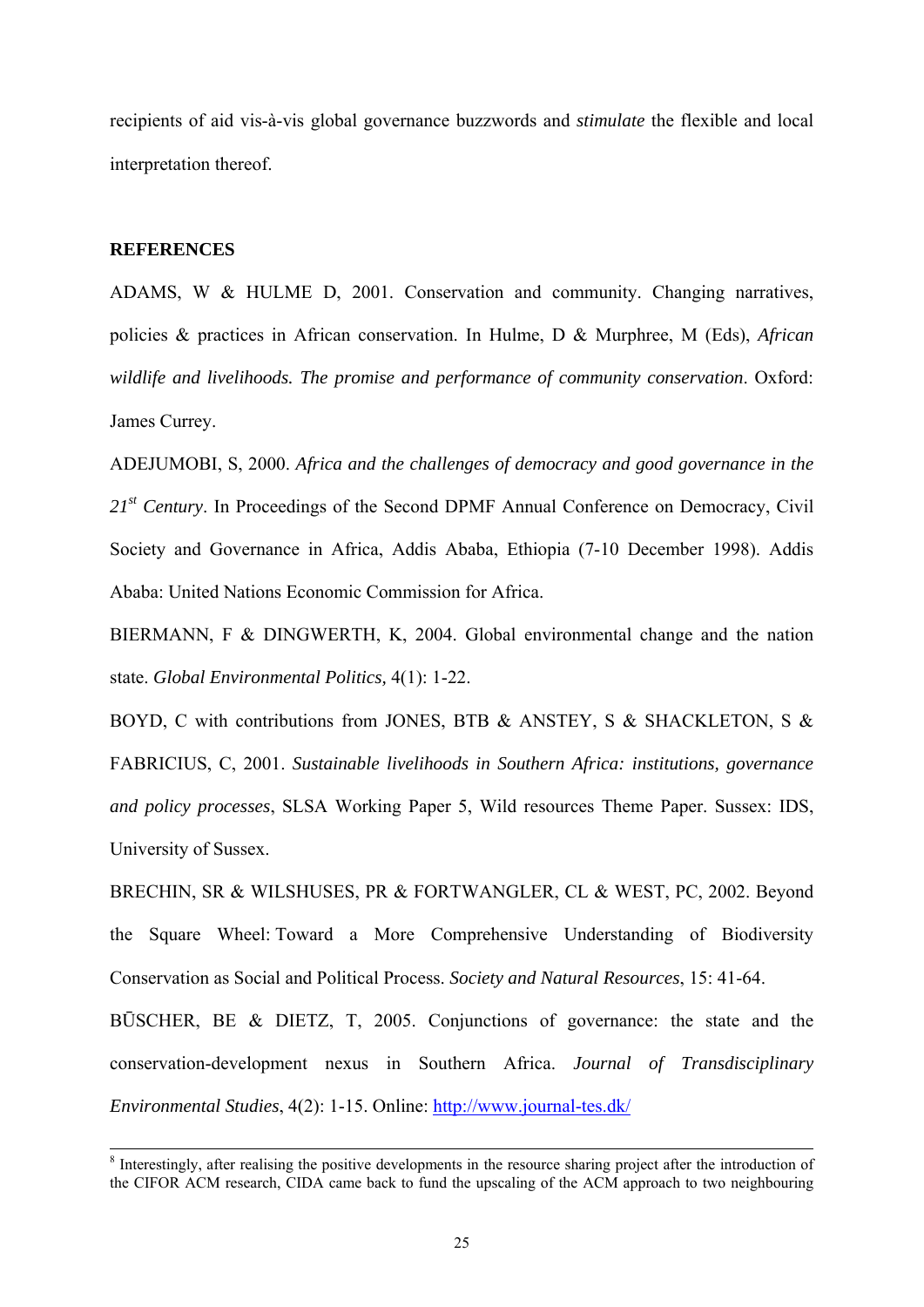COOPER, F, 2001. What is the concept of globalization good for? An African historian's perspective. *African Affairs* 100: 189-213.

CORNWALL, A & BROCK, K, 2005. What do buzzwords do for development policy? A critical look at 'participation', 'empowerment', and 'poverty reduction'. *Third World Quarterly*, 26(7): 1043-1060.

DIETZ, T, 1996. *Entitlements to natural resources. Contours of political environmental geography*. Inaugural speech University of Amsterdam. Utrecht: International Books.

ERGUN, A & CALI, C, 2002. *Global governance and domestic politics: fragmented visions.*  Paper presented at the CPOGG workshop, Amerang (1-3 November).

ERIKSEN, TH, 2005. *McDonaldisation or diversity? Notes on the use of English as a foreign language.* Keynote speech to the conference 'Bi- and multilingual universities: Challenges and future prospects', University of Helsinki (1-3 September). Online: <http://folk.uio.no/geirthe/EFL.html>.

FERGUSON, J, 1994. *The anti-politics machine. 'development,' depoliticization, and bureaucratic power in Lesotho*. Minneapolis: University of Minnesota Press.

FRIEDMAN, TL, 2000. *The Lexus and the Olive Tree*. New York: Anchor Books.

HAJER, MA, 1997. *The Politics of environmental discourse: ecological modernization and the policy process*. Oxford: Oxford University Press.

HICKY, S & MOHAN, G, 2005. Relocating participation within a radical politics of development', *Development and Change* 36(2): 237-262.

HUTTON, J & ADAMS, WM & MUROMBEDZI JC, 2005. Back to the barriers? Changing narratives in biodiversity conservation, *Forum for Development Studies* 2: 341-370.

KARLSSON, S, 2002. The North-South knowledge divide: Consequences for global environmental governance. In Esty, DC and Ivanova, MH (Eds,), *Global environmental governance. Options and opportunities*. New Haven: Yale School of Forestry &

communal areas, Jahana and Simchembu.

-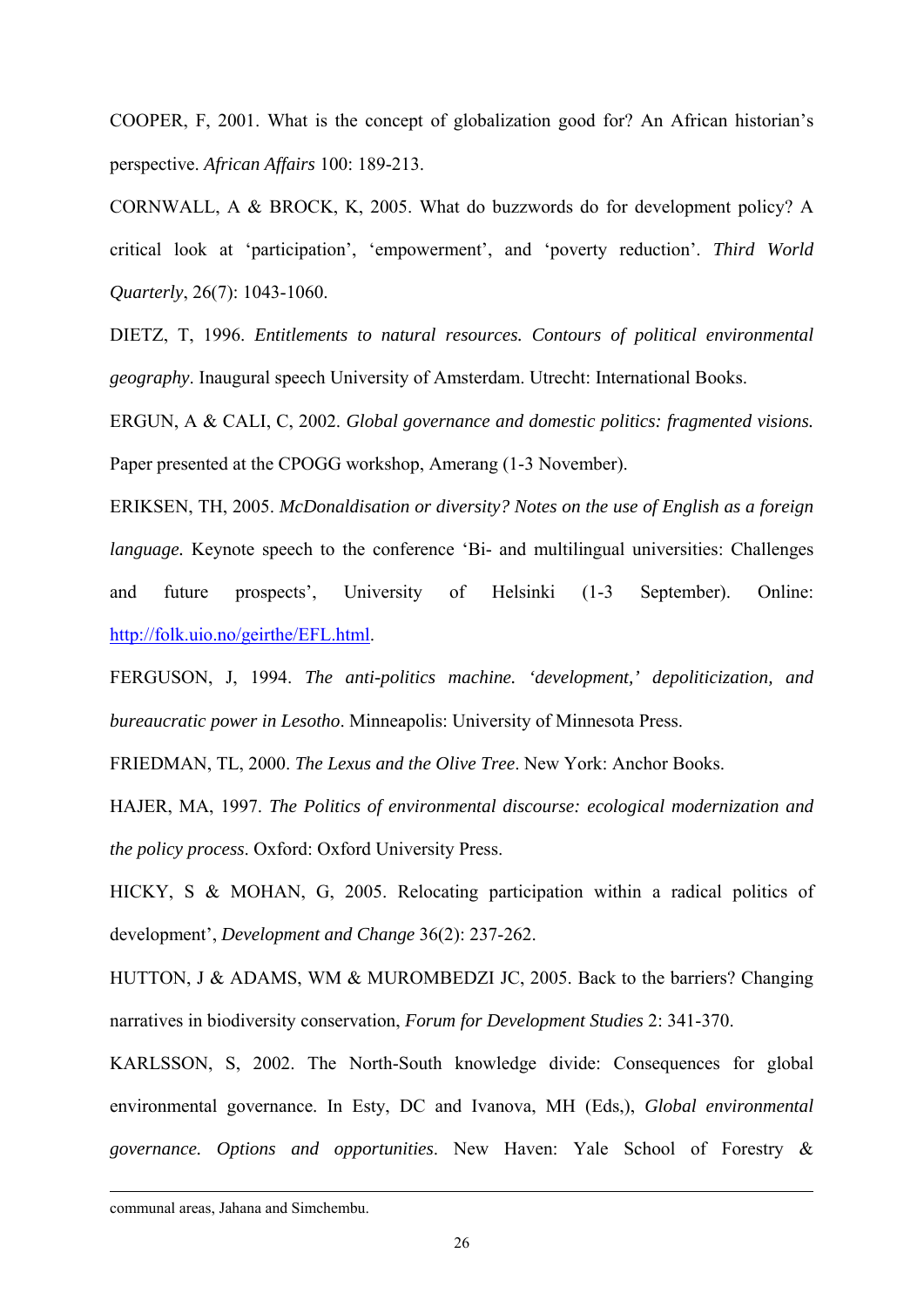Environmental Studies.

MAPEDZA, E & MANDONDO, A, 2002. *Co-management in the Mafungautsi State Forest area of Zimbabwe – What stake for local communities?* Working Paper no. 5, Working Paper Series on Environmental Governance in Africa. Washington D.C: World Resources Institute.

MATOSE, F, 2001. *Local people and reserved forests in Zimbabwe: What prospects for comanagement?* Unpublished PhD dissertation, University of Sussex.

MOSSE, D, 2005. *Cultivating Development. An Ethnography of Aid Policy and Practice*. London: Pluto Press.

MUTIMUKURU, T, 2004. *Managing conflicts for sustainable forest management. A Case of Mafungautsi State Forest, Zimbabwe*. Paper presented at the International Association for the Study of Common Property biannual conference, Oaxaca, Mexico (9-13 August).

MUTIMUKURU, T & KOZANAYI, W & NYIRENDA, R, 2006. Catalysing collaborative monitoring processes in joint forest management situations. The Mafungautsi Forest case, Zimbabwe. *Journal of Society and Natural Resources*, 9(3): 209 – 224.

PEARCE, GD & GUMBO, D, 1993. Natural regeneration of indigenous trees: The key to their successful management. In Pearce, GD & Gumbo, DJ (Eds), *The ecology and management of indigenous forests in Southern Africa*. Harare: Proceedings of international Symposium of the Forestry Commission and SAREC, Victoria Falls, Zimbabwe (27-29 July 1992).

PEET, R & WATSS, M, 1993. Introduction: Development theory and environment in an age of market triumphalism. *Economic Geography* 69(3): *Environment and Development*, 1: 227- 253.

PRONK, JP, 2004. *Public lecture on good governance at the 'Africa Day'* of the Evert Vermeer Stichting, Utrecht, The Netherlands (3 April 2004).

SCHATZ, SP, 1994. Structural adjustment in africa: A failing grade so far. *Journal of Modern*